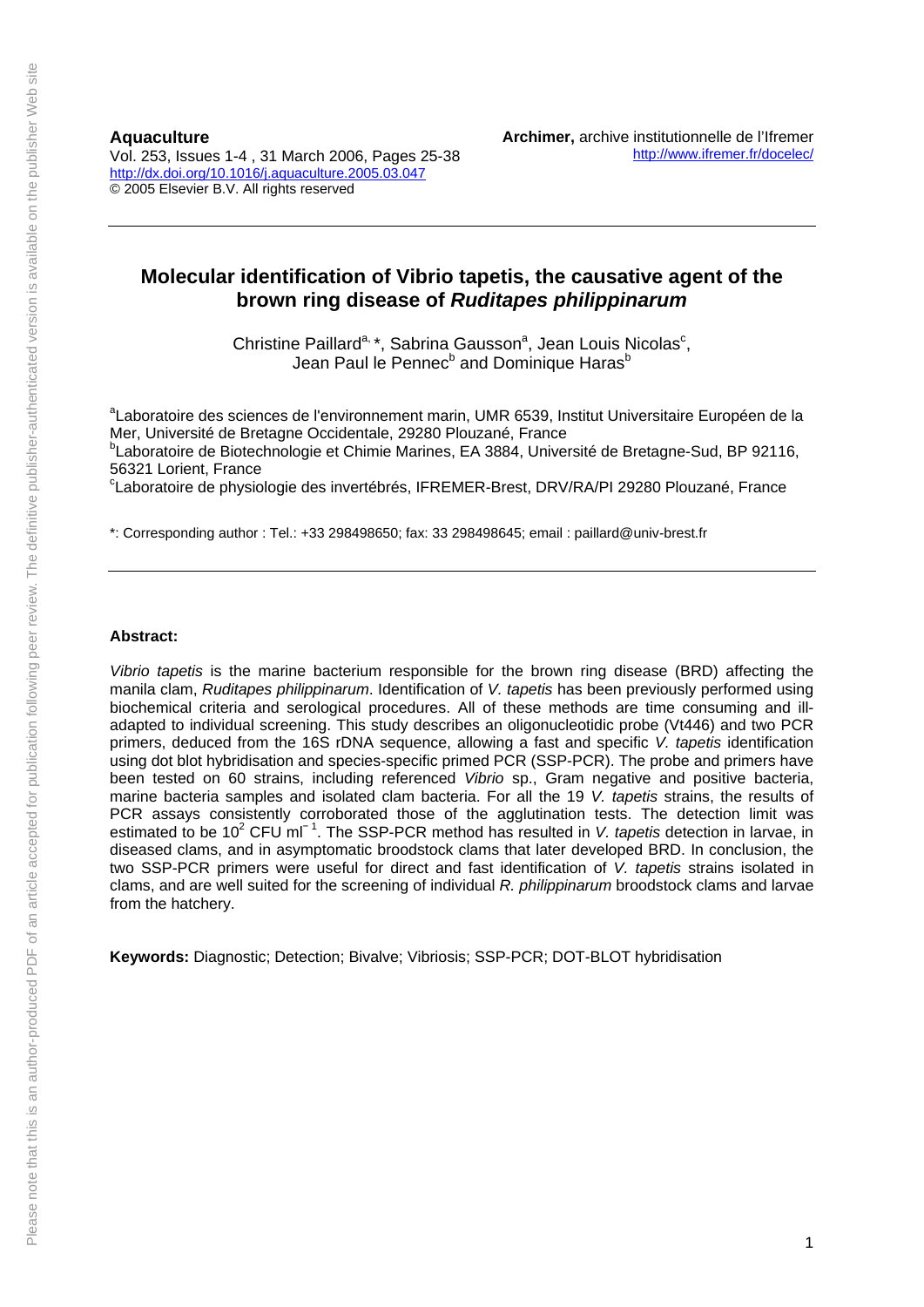# **Introduction**

Bacteria (mainly vibrios) are often associated with larval bivalve mortalities (For reviews : McGladdery 1999, Sindermann 1990 and Paillard et al, 2004a). Few bacteria induce specific diseases in adults, therefore the etiology in adult bivalves has been demonstrated only for two major diseases: brown ring disease (BRD) in manila clams, Ruditapes philippinarum and R. decussatus (Paillard and Maes, 1990) and nocardiosis in the Pacific Oyster, Crassostrea gigas (Friedman et al., 1991; Friedman and Hedrick, 1991). BRD is a pathological condition affecting mainly adult R. philippinarum, but also juveniles, and has been associated with mass mortalities causing important economic losses in Europe (Paillard and Maes, 1989; Castro et al., 1992; Figueras et al., 1996). The etiological agent of BRD is a Vibrio named Vibrio P1 (Paillard and Maes, 1990; Paillard et al., 1994) or Vibrio tapetis (Borrego et al., 1996). The major sites of infection of V. tapetis in clams are the periostracal lamina and the extrapallial fluids (Paillard and Maes, 1995a; Paillard and Maes, 1995b; Allam et al., 1996). The colonisation of the shell matrix by V. tapetis induces a characteristic symptom: a brown deposit of melanised shell matrix on the inner surface of the valves (Paillard and Maes, 1994; Paillard and Maes, 1995b). The penetration of V. tapetis into haemolymph can induce mortality before the clam exhibits BRD symptoms (Allam et al., 2002; Paillard, 2004b). Identification of V. tapetis has been performed by using biochemical criteria (Borrego et al., 1996) and serological procedures (Paillard and Maes, 1995a; Paillard and Maes, 1995b; Allam et al., 1996; Allam et al., 2000; Castro et al., 1996; Nöel et al., 1996). Intraspecific characterisation of V. tapetis has been done by pulse-field gel electrophoresis, ribotyping and plasmid profiles (Castro et al., 1997; Romalde et al., 2002; Le Chevalier et al., 2003). However, these methods are time consuming and ill-adapted to individual screening of clams and to detect asymptomatic, but infected, clams, which is the required condition to enhance a hatchery strategy. In recent years, several methods allowing bacterial identification from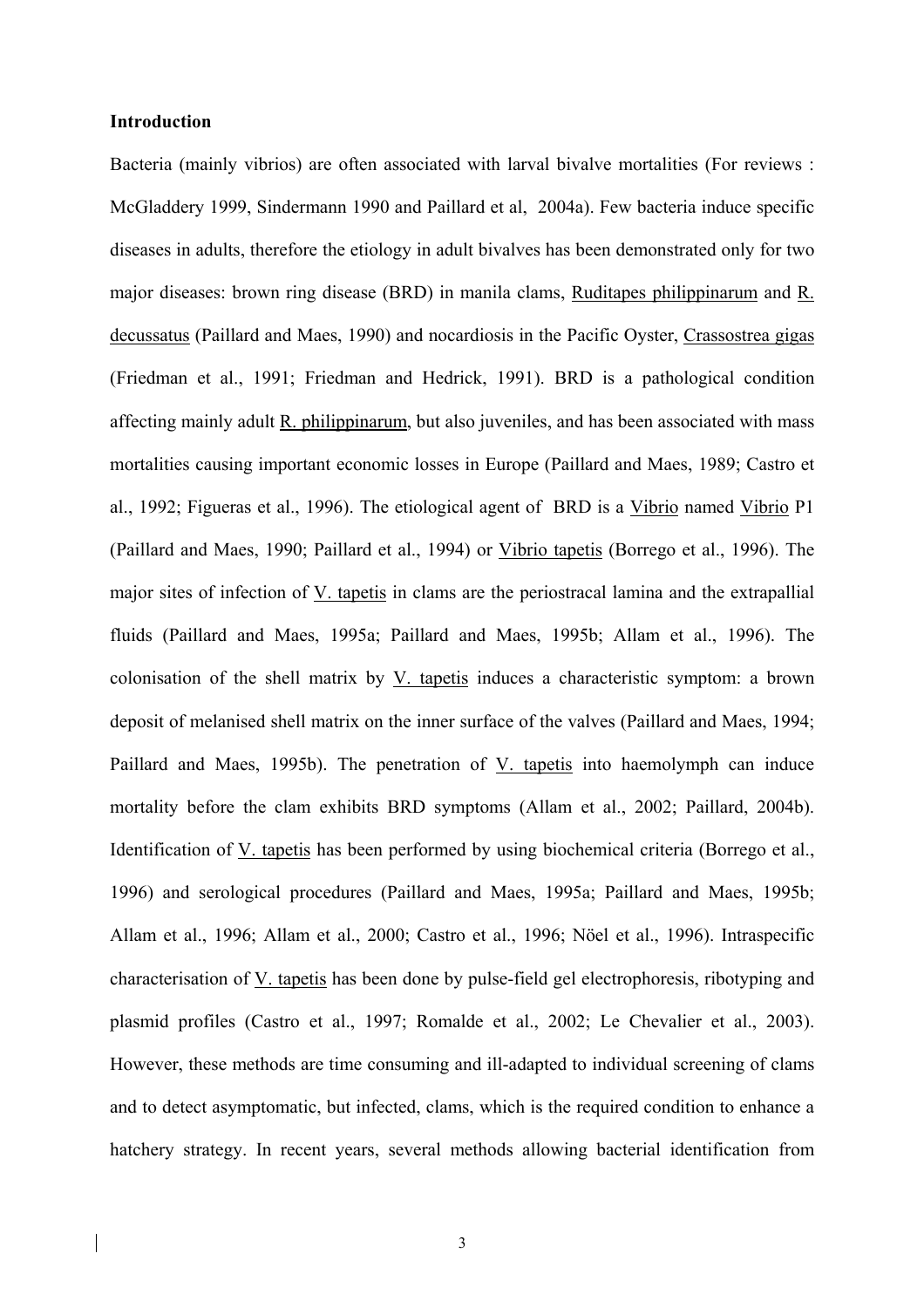environmental samples have been developed on the basis of rRNA phylogenetic classification. These methods include in situ probing, dot blot hybridisation, sequencing of 16S rDNA clone libraries, single-strand conformation polymorphism (SSCP) analysis of a PCR-amplified variable region (Peters et al., 2000; Widjojoatmodjo et al., 1995) and denaturing gradient gel electrophoresis (DGGE) analysis (Gillan et al., 1998). Furthermore, methods have been developed for specific identification of bacteria. These methods include arbitrarily primed PCR (AP-PCR), randomly amplified polymorphic DNA (RAPD) and species-specific primed-PCR (SSP-PCR). In the majority of these examples, the targeted sequences are located outside the 16S or 23S rRNA genes (Hozbor et al., 1999; Lee et al., 1994; Pooler et al., 1996; Tilsala-Timisjarvi and Alatossava, 1998; Yamazaki and Nakamura, 1995). Variable regions of the 16S and 23S rRNA and tRNA genes have been used, among others, to specifically identify Coxialla burnetii (Ibrahim et al., 1997), Xanthomonas albilineans (Honeycutt et al., 1995) and Vibrio vulnificus (Aznar et al., 1994) using various methods.

In this study we describe a specific 16S rDNA probe and species-specific primers allowing a specific V. tapetis identification. For aquaculture purpose, we propose a SSP-PCR method applicable for fast and sensitive V. tapetis detection in larvae and broodstock from hatcheries.

### **Materials and methods**

**Bacterial strains.** The 60 strains used in this study are listed in Table 2. This list includes the V. tapetis reference strain CECT 4600 and 18 other V. tapetis strains isolated from clams, cockles and fishes. Twelve of the latter strains (IS-1; IS-5; IS-7; IS-8; IS-9; 2.3; 8.17; 9.7; 11.2; RD0705; RP 1703; RP 6301) have been identified as V. tapetis on the basis of biochemical, serological and pathogenicity criteria (Maes, 1992; Maes and Paillard, 1992;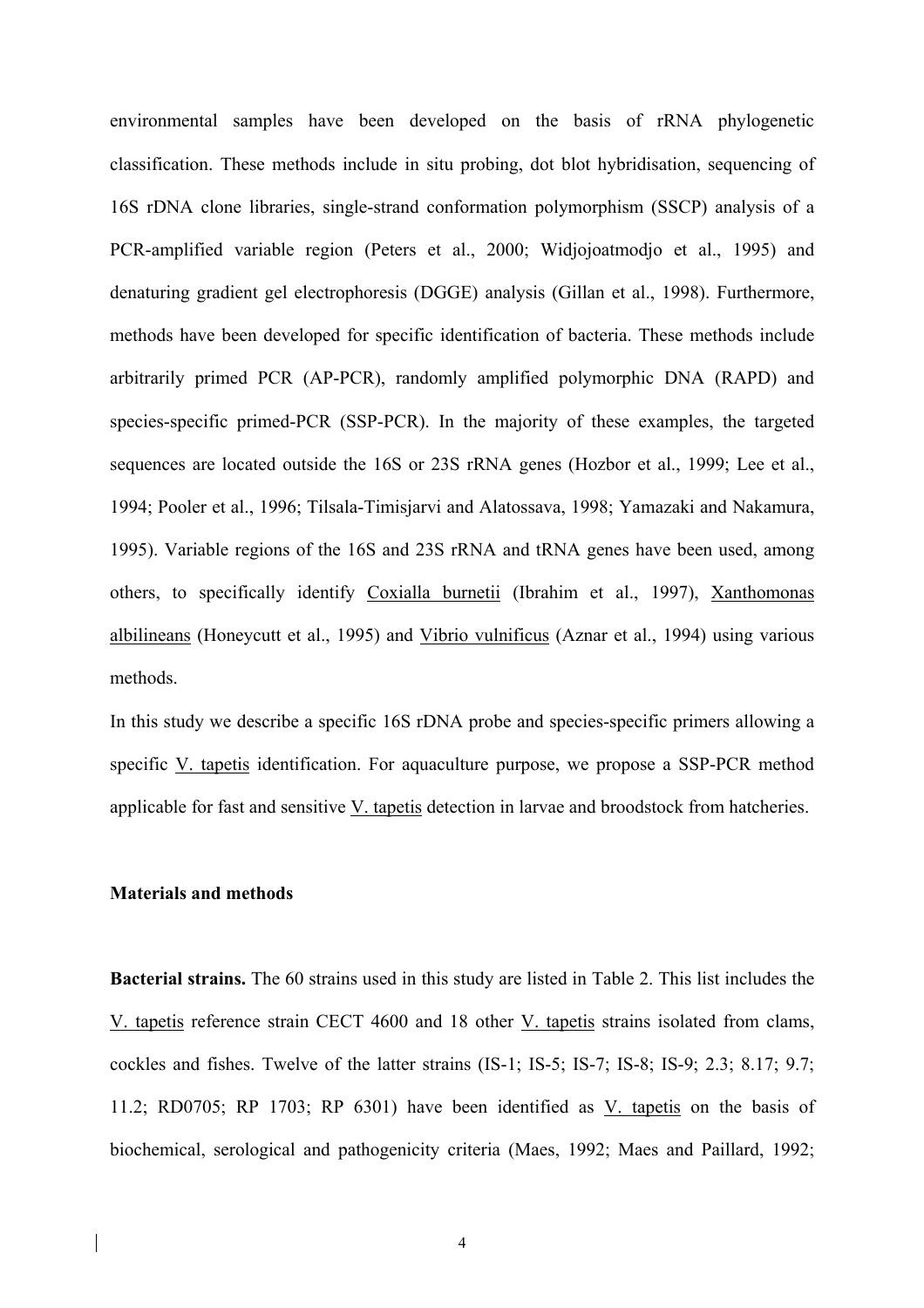Paillard et al., 1994; Novoa et al., 1998; Choquet, 2004) and genetic tests. Genetic tests included DNA/DNA Hybridisation for strains IS-,; IS-5, IS-7, 2.3, 8.17, 9.7, and 11.2; molecular typing using Ribotyping; Randomly Amplified Polymorphic DNA (RAPD) and Pulse-Field Gel Electrophoresis (PFGE) for these 12 strains (Borrego et al., 1996; Castro et al., 1997; Romalde et al., 2002 ). Four of the strains (P16b; UK6; P21; 29B) have been more recently identified as V. tapetis on the basis of biochemical, serological and pathogenicity criteria (Allam et al., 1996; 2000; 2002; Paillard et al., 1997; Paillard et al., 2004b). DNA Gyrase B phylogenetic studies were performed on four strains, RD0705, IS-5, IS-7 and UK6 and P16 and have shown that these strains are grouped in the same clade as the reference V. tapetis CECT 46000 (Choquet, 2004). Two Vibrio sp., LP2 and HH6087, recently isolated from fishes, Symphodus melops and Hyppoglossus hyppoglossus, respectively, suffering mortalities have been identified as V. tapetis on the basis of serological test, phenotypic and genetic characterisation (16S rRNA gene for HH6087 and DNA-DNA hybridisation for LP2, and the Gyrase B gene for both strains) (Jensen et al., 2003; Reid et al., 2003; Choquet, 2004). Previous and recent studies have shown that the V. tapetis isolates (strains IS1, IS5, IS7, IS8, IS9, P21, P16b, UK6, LP2 and HH6087) are able to induce the BRD symptoms (Maes, 1992; Allam et al., 2000; Choquet, 2004). The strain RD0202, a Vibrio *sp* biochemically similar to V. tapetis except for the lack of lactose fermentation, do not show positive agglutination with V. tapetis anti-serum, but is able to reproduce BRD symptoms and mortalities in R. decussatus and R. philippinarum (Novoa et al., 1998; Choquet, 2004). The two strains, P9 and GM4, are not V. tapetis related species, moreover they do not provoke mortality in clams and only GM4 can induce BRD symptoms in very low prevalence (15%) compared to V. tapetis strains (60 to 90%) (Choquet, 2004).

For the present study, Vibrios and unrelated Gram positive and negative bacteria, and marine bacteria. V. tapetis (CECT 4600) were grown at 20°C on Trypticase soy agar (TSA, Difco)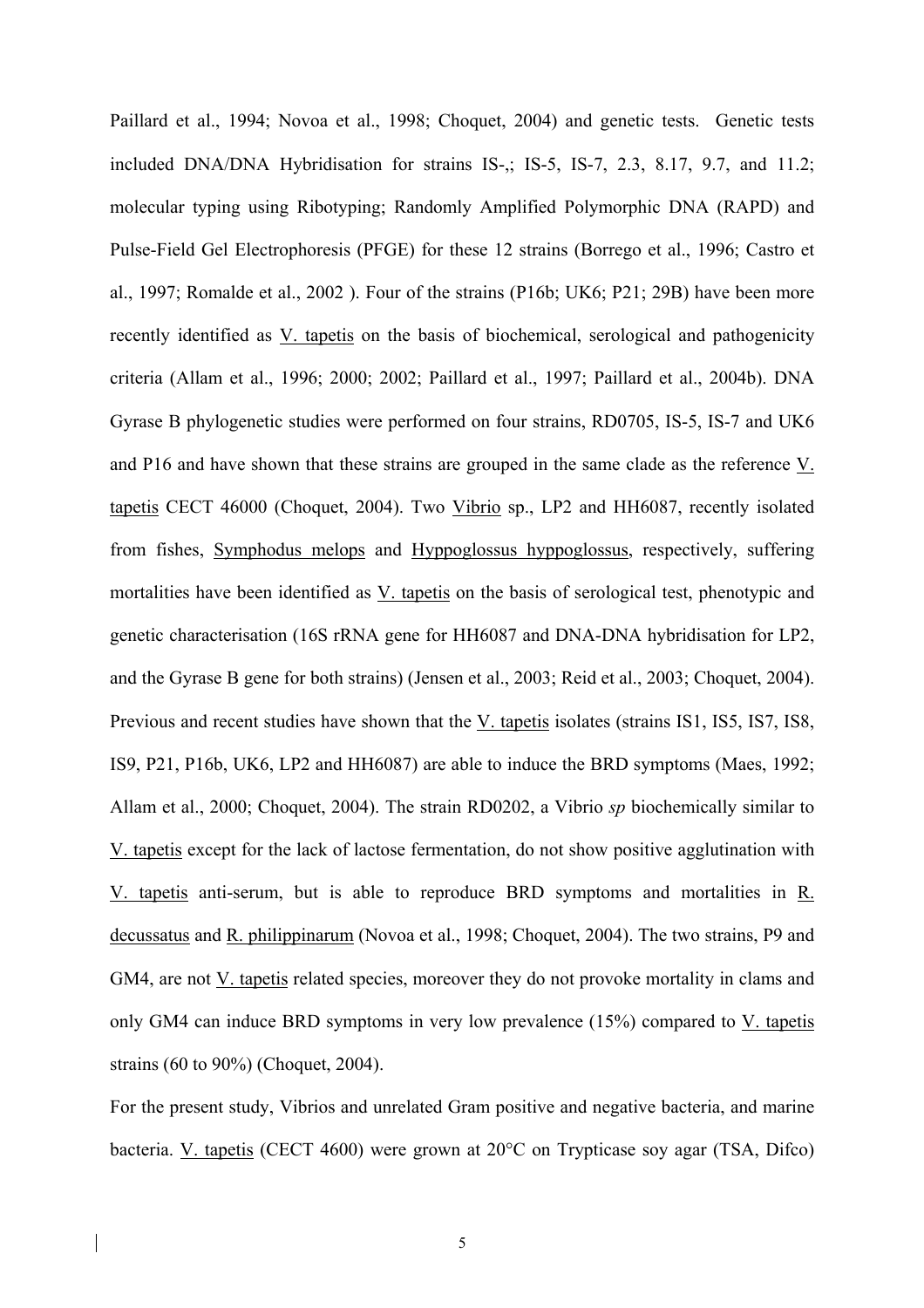adjusted to 1.5% NaCl. Other marine bacteria were grown at 20°C in Marine Agar (Difco). The reference strains were grown under the conditions recommended by the ACTT.

# **Clams**

Larvae of Ruditapes philippinarum (18 days, length  $= 120 \mu m$ ) were purchased from the SATMAR hatchery (Gatteville, France). Adults (30-40 mm) were sampled from clam beds cultured by the SATMAR society in the Chausey Islands.

# **Larval culture and challenge experiment**

Larvae were placed in a glass beaker (2 L of sterile sea water, SSW), at 5 larvae/ml (on average 10,000 larvae per beaker). Challenge experiments with V. tapetis CECT 4600  $(10^4$  $CFU$  ml<sup>-1</sup>) were performed 2 days after reception and over a period of 15 days using three different conditions (control larvae, challenged larvae, and no larvae but with V. tapetis alone in seawater), all done in triplicate. V. tapetis concentration was determined using a linear regression equation describing a relationship between Optical Density (OD at 492 nm) and Total Heterotrophe Bacteria Counts (THBC) as first described in Paillard and Maes, 1990.

The larvae were fed with a mix of algae (Isochrisis galbana, Pavlova lutheri, and Chaetoceros pumilum). Larval culture temperatures were performed at 18 and 23°C, in order to satisfy the host (23<sup>o</sup>C is generally used in the hatchery) and the pathogen (V. tapetis optimal growth temperature is 18°C) (Paillard et al., 1997; Paillard et al., 2004b). Sea water and algal food were renewed 3 times a week. V. tapetis detection was performed in larvae after 2 (T2) and 15 days (T15) of culture. For this, the larvae in each beaker were collected on a gridded filter (around 100 larvae were sampled), rinsed three times with SSW and then blended for 30s in 100 µl of SSW using a Polytron<sup>TM</sup> blender. Larval homogenates and aliquots of 100 µl sea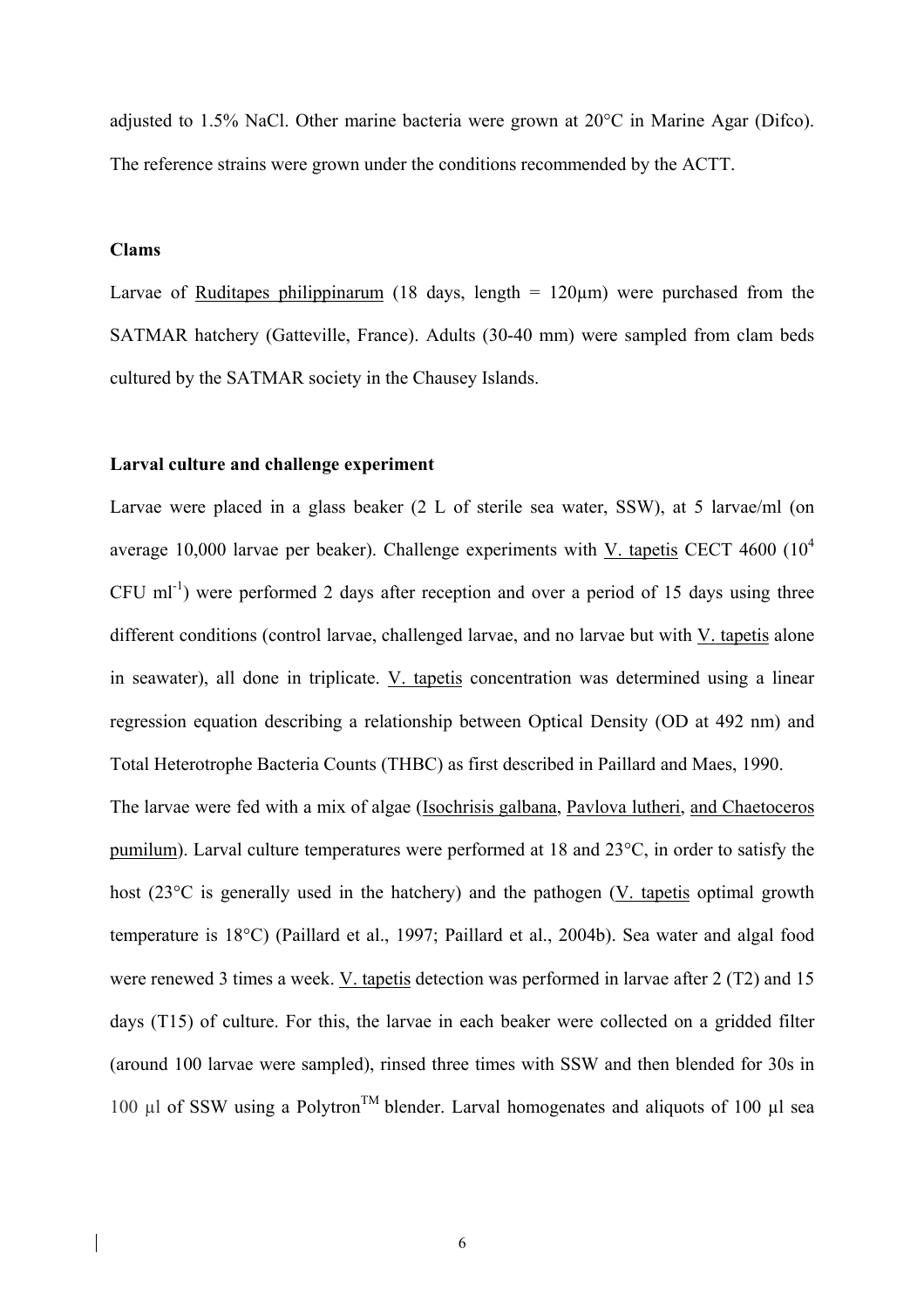water sampled from beakers containing no larvae were stored below -20°C until used for DNA extraction.

### **BRD diagnostic in broodstock adults**

The BRD symptom is characterized by a brown organic conchiolin deposit at the inner face of the valves. This conchiolin deposit can be partially or completely covered by shell layers as a function of the shell repair process (Paillard and Maes, 1994). The development of and recovery from BRD is assessed by scoring macroscopic symptoms according to the classification system established by Paillard and Maes (1994) and recently modified by (Paillard 2004a, b). In this portion of the study, three main groups of clams have been considered: the asymptomatic ones which present no BRD symptoms, the diseased ones, which present a conchiolin deposit partially covered by shell layers and the recovered clams, which have completely covered the conchiolin deposit by calcified shell layers (Table 3). In fact, the clams which developed the disease during the experiment, independently of the issue, correspond to group 2 and 3.

### **Diagnosis of BRD and detection of** *V. tapetis* **by PCR in broodstock clams**

Three hundred and twenty adult clams were marked individually with a permanent marker pen and then maintained in an aquarium (250 L) at 14°C with a continuous renewal of seawater (cf. results Table 3). Once a day, they were fed with a mix of algae (Pavlova lutheri, Isochrisis galbana and Chaetoceros pumilum). At each sampling time (T0 and T30, 30 days after the first sampling T0), the clams were placed in an anaesthetised solution  $(5\% \text{ MgCl}_2 \text{ in }$ a 70/30 solution of distilled water/ seawater) until they opened their valves. After elimination of the pallial fluid, the extrapallial fluid was collected through a needle inserted in the sinusal, peripheral and central compartment as described by Paillard (2004b). Extrapallial fluids were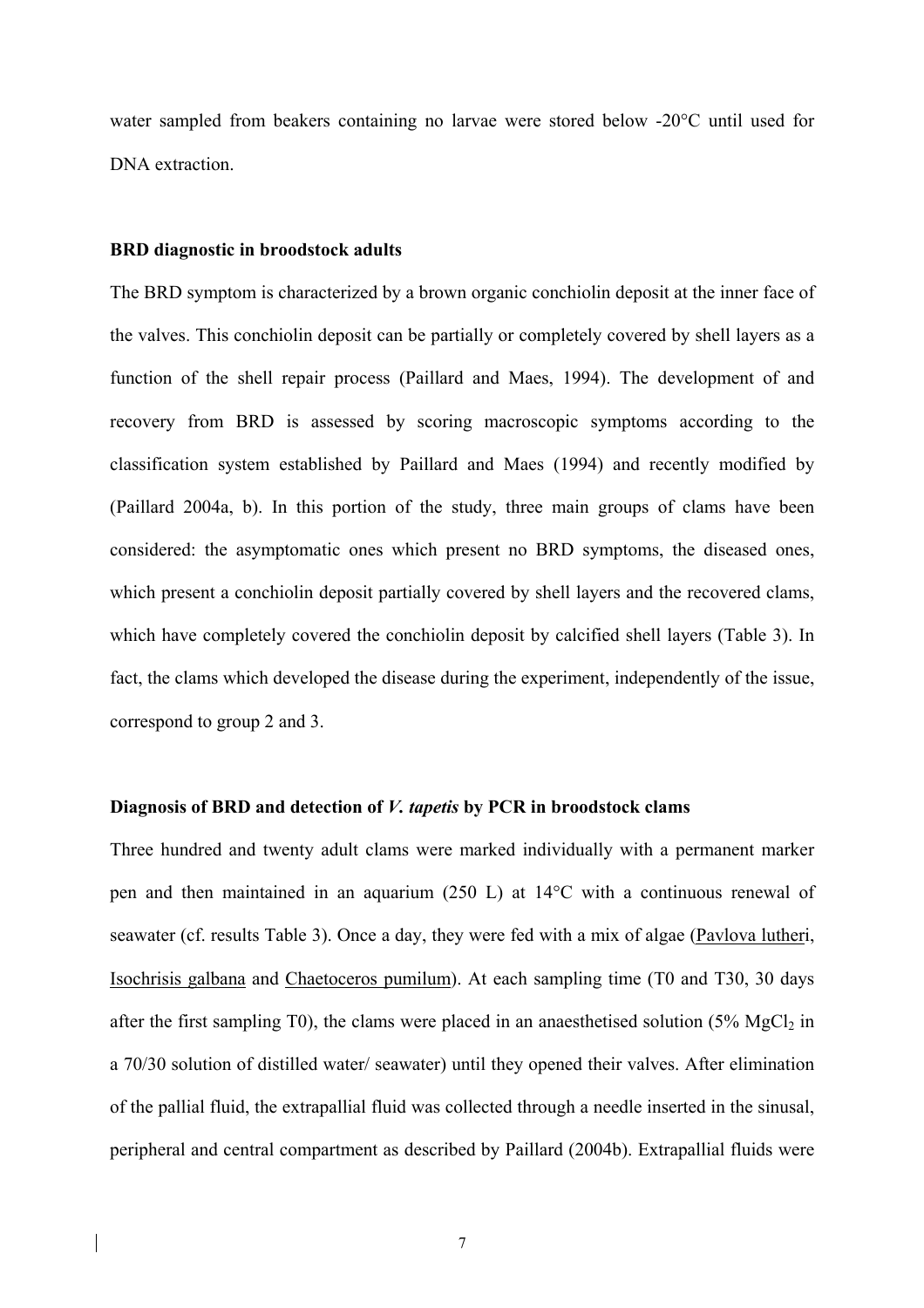frozen immediately at -20°C to be used later for V. tapetis detection. BRD diagnosis was then individually performed on clams through binocular microscope observation as described above. The clams were then quickly returned to the aquarium to limit mortality due to the sampling.

At T0, fluids of 212 clams were individually sampled. Aliquots of 100  $\mu$ l from each clam was frozen for further analysis. The rest of fluids were distributed in 23 pools of 8 to 10 individuals (14 pools of 10 individuals and 9 pools of 8) and used for *V. tapetis* detection by PCR. Microscopic examinations for signs of BRD were performed in all clams sampled for fluids, but only 112 individuals opened their valves sufficiently in the anaesthetised solution to be successfully diagnosed. At T30, BRD diagnosis was carried out on all survivors ( $n =$ 229) including at least 51 clams also sampled at T0. For these clams, V. tapetis detection was performed using the individual samples collected at T0 and conserved at -20°C. Therefore, three categories of clams could be distinguished on the basis of V. tapetis detection at T0 and BRD diagnosis at T0 and T30: Category I, no V. tapetis at T0 and no BRD at T30; Category II, V. tapetis detection at T0 and BRD symptoms at T30; Category III, V. tapetis detection at T0 and BRD recovery at T30. At T30, fluids from clams in categories II and III were grouped into two pools of 9-10 individuals each, which were used for V. tapetis detection (Table 3).. The 8 individuals in category I were grouped into a single pool. Another pool of individuals sampled only at T30 and showing no BRD symptoms (n=12) was also included. In total, *V. tapetis* detection was performed using the individual samples of 58 clams (Table 3).

### **DNA extraction and 16S rDNA amplification**

DNA was extracted from 100 µl of larval homogenate, sea water or the extrapallial fluid of adults according to the chelex method (Saulnier et al., 2000). For bacterial suspensions, total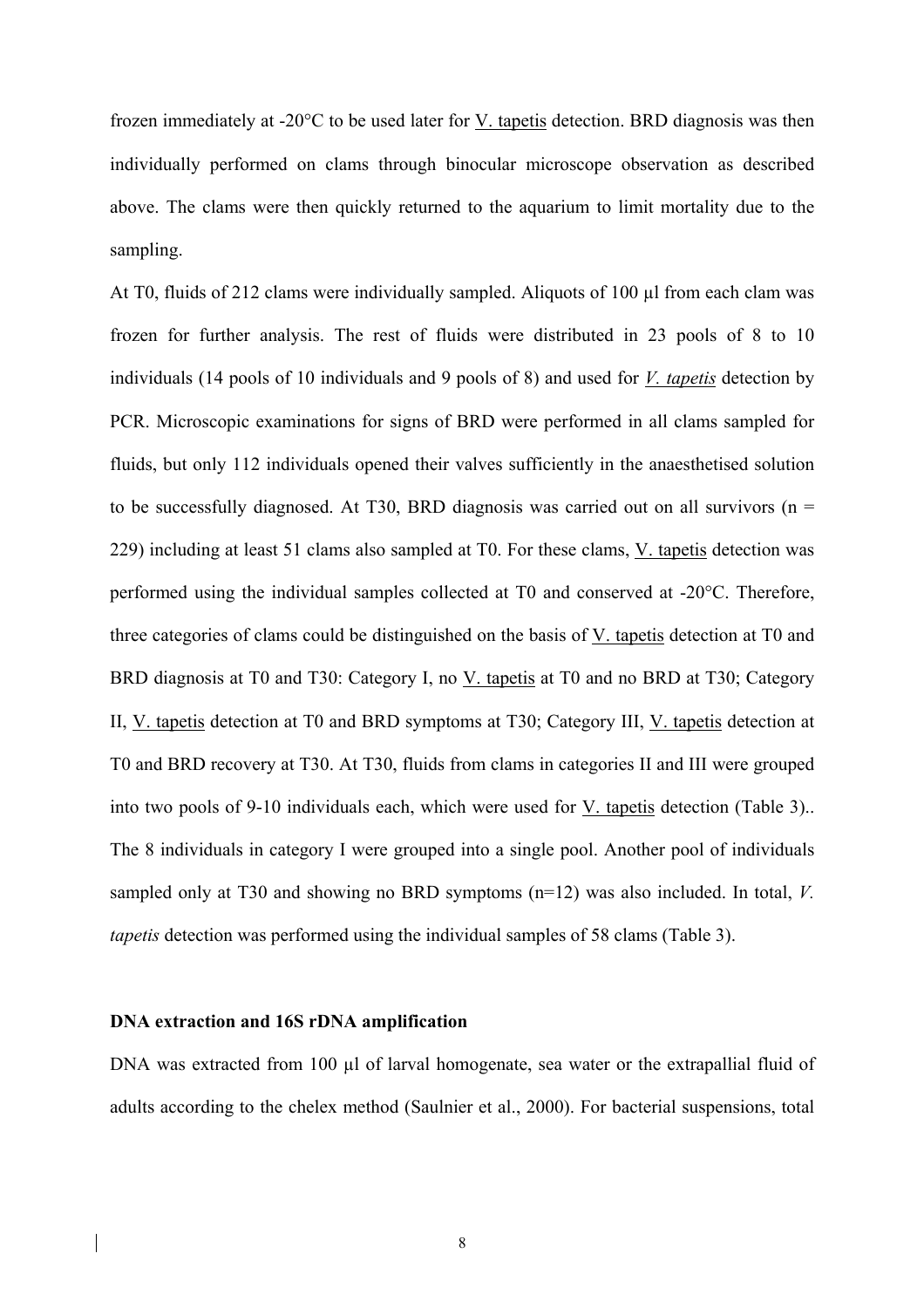DNA was prepared from 1.5 ml of saturated liquid culture according to Ausubel and collaborators (1990).

The 16S rDNA were PCR-amplified using the universal primers 616V and 1492R (Table 1) according to Kalmbach et al., (1997). PCR products were purified from agarose gels using the Ultrafree-DA kit (Millipore).

#### **Probe design and DOT BLOT hybridisation**

The Vt446 probe was deduced by the authors from the 16S rRNA gene sequence of the V. tapetis CECT 4600 strain (Accession n°: Y08430) by comparison with the sequences of 45 referenced Vibrio strains (sequence alignments not shown). Only the sequences of at least 1.4 kb were selected. The accession numbers of these strains are AB000278, AB000393, AB013297, AF007115, AF022409, AF064556, AF064557, AF064559, AF064637, AJ007045, AJ132227, M98446, U46579, U57919, X16895, X70640, X70641, X70643, X74689, X74691, X74692, X74693, X74698, X74701, X74704 to X74708, X74710 to X74717, X74719, X74721, X74723, X74725, X76333, X76335, X99761, X99762, and Z31657. The definition of this probe in the region of the  $450<sup>th</sup>$  nucleotide of the 16S rRNA gene (Escherichia coli numbering) is in agreement with the target sites proposed for the molecular identification of the genus Vibrio (Dorsch et al., 1992).

Vt446 dot blot hybridisation were performed on 2 µl of alkali-denatured PCR-amplified 16S rDNA, or 200 ng of genomic DNA, onto a Hybond N+ membrane according to the manufacturer's recommendations (Amersham). V. tapetis CECT 4600 DNA and Herring sperm DNA (Sigma) were used as positive and negative control, respectively. The Vt446 and the EUB338 oligonucleotidic probes (Table 1) were digoxigenine-labeled using a DIG Oligonucleotide 3'-End Labelling Kit (Boehringer). The EUB338 universal probe was designed by Aman et al. (1990). The DIG oligonucleotide labelling EUB338 probe was used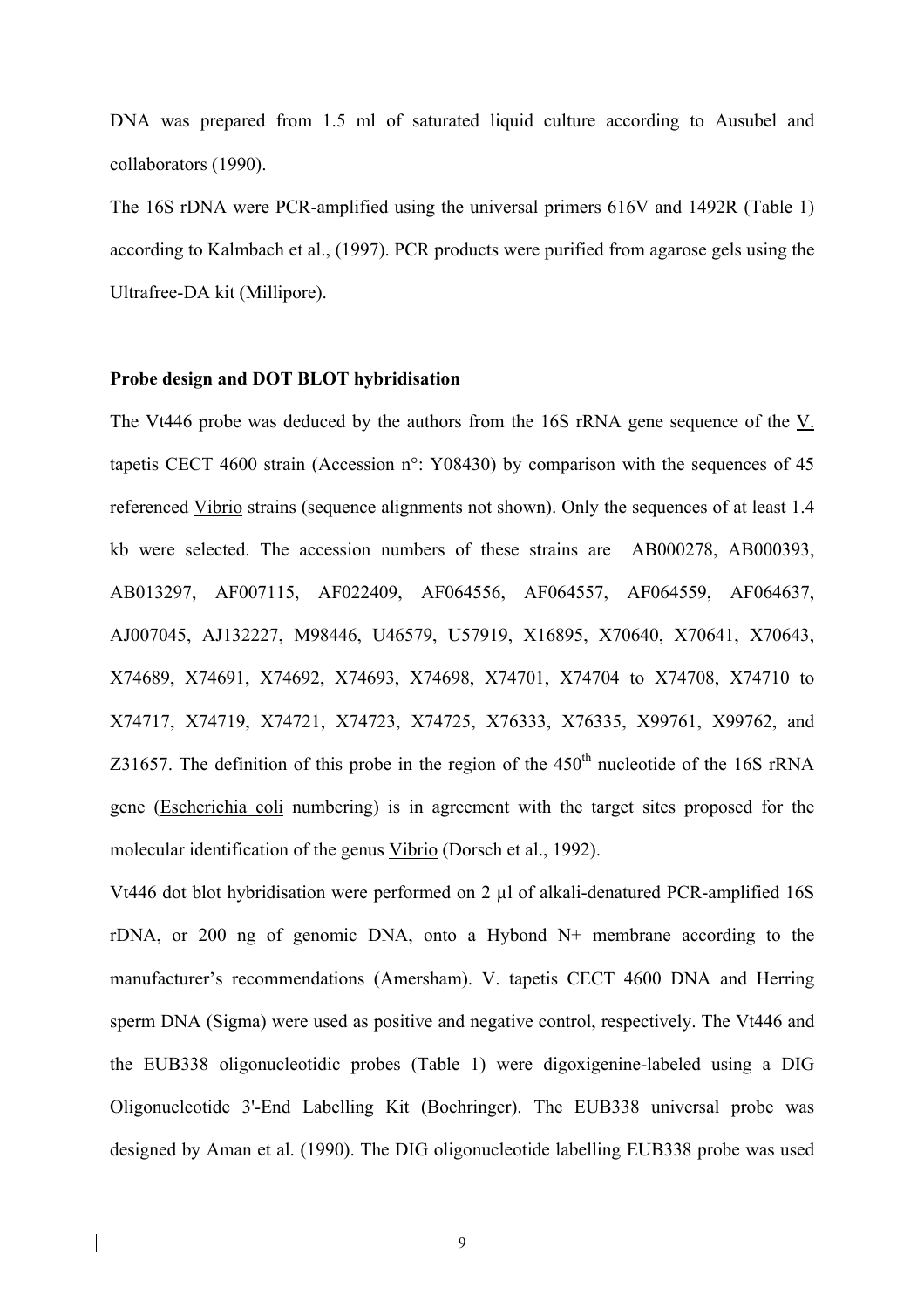to control the efficiency of the probe hybridisation and of the revelation process. Overnight hybridisation was performed at 54°C in Tris-Cl pH 8 50 mM containing 3 M tetramethylammonium chloride (Sigma), 2 mM EDTA, 5X Denhardt's and 0.1% SDS. The membranes were washed twice in 2X SSC, 0.1% SDS at room temperature for 10 min and once for 30 min at 59°C in the hybridisation solution without Denhardt's. Positive signals were detected using the DIG Nucleic Acid Detection Kit (Boehringer).

# **Agglutination test**

The agglutination assay was carried out as follows: 20 µl of liquid culture bacteria were centrifuged at 13,000 g. The bacteria were resuspended in 5 µl of phosphate buffered saline (PBS) and 5 µl of an anti V. tapetis (CECT 4600) polyclonal antibody solution (Pasteur, France) were added. Anti V. cholerae (Pasteur, France) antibody was used as a negative control. The agglutination test was performed only for *Vibrio* species.

### **PCR primers design**

The reverse primer, VtR, partially overlaps the Vt446 probe (Fig. 1) and this sequence is only present in the 16S rRNA gene of 8 bacteria (Accession n°: AF007115, AF055811, AF055817, AF055833, D89929, M64339, U64006, and X74710). The alignment of these sequences with the 16S rDNA of V. tapetis allowed the definition of the forward primer, VtF. In addition to V. tapetis, the sequence of this primer is 100% identical to sequences of only V. pectenicida (Accession n°: Y13830) and V. rumoence (Accession n°: AB013297). Moreover, at least 3 nucleotides at the terminal 3'end of the VtF primer are absent from the VtF-complementary sequences of all the other 16S rDNA. Therefore, we expected that this pair of primers would allow the amplification of a 416 bp fragment specifically from the V. tapetis 16S rDNA. Sequences of the VtF and VtR primers are presented in Table 1. PCR reactions were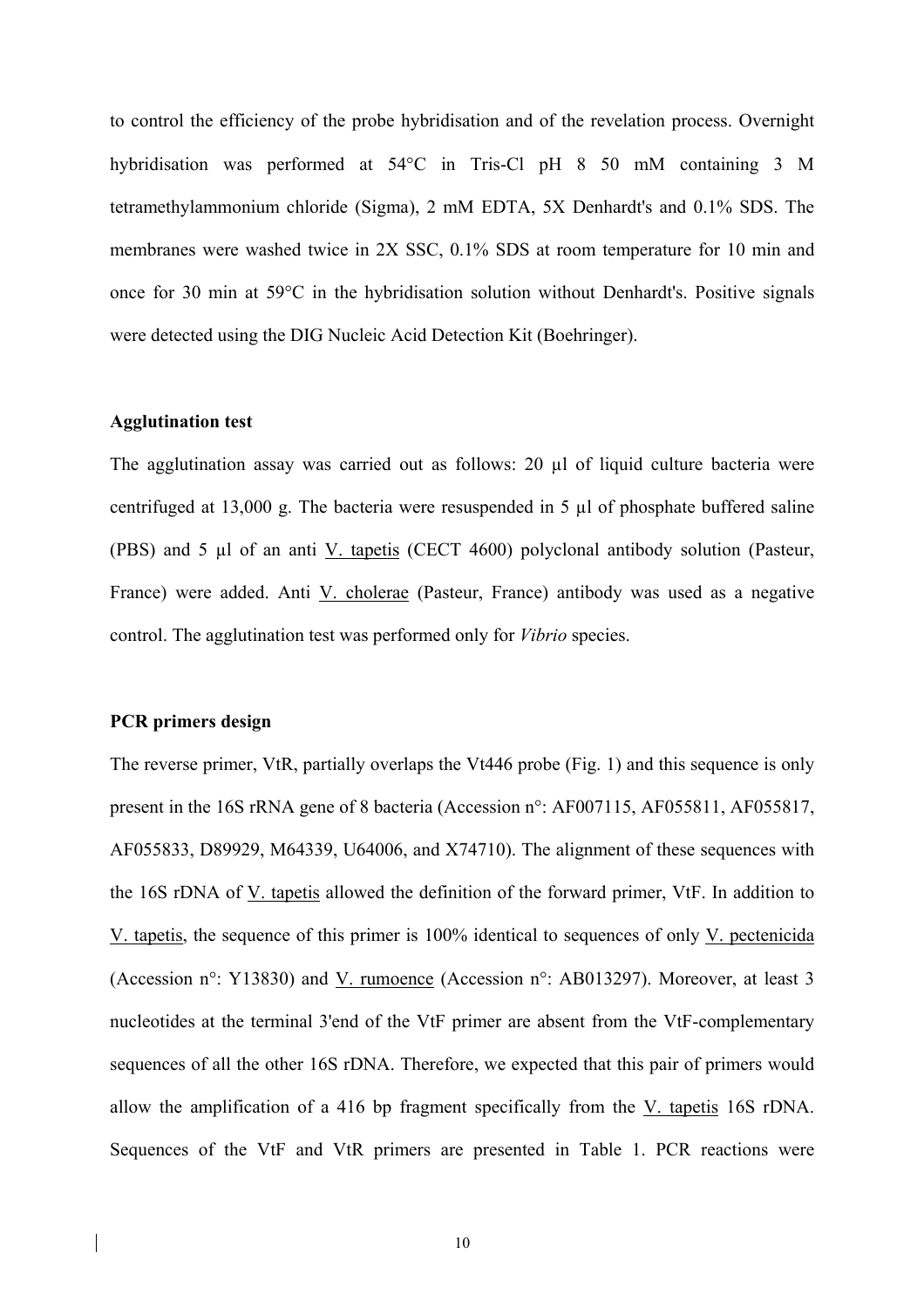performed in 50 µl of 10 mM Tris-Cl, 50 mM KCl containing 200 µM of each dNTP, 1.5 mM MgCl<sub>2</sub>, 400  $\mu$ M of each primer, 0.2 U of Taq DNA polymerase (Sigma), and 1 to 5  $\mu$ l of bacterial suspension or 200 ng of genomic DNA. The thermal profile consisted of 35 cycles of 1 min at 94°C, 1 min at 63°C, and 45 s at 72°C in a GeneAmp<sup>R</sup> PCR system 9700 (Applied Biosystem). The positive control consisted of V. tapetis CECT 4600 DNA while the negative control was deionized water. To evaluate the sensitivity of the method, serial dilutions from 10 to  $10^6$  CFU/ml of a culture of <u>V. tapetis</u> were performed in SSW. The CFU/ml was determined by plating onto marine agar. PCR-amplified DNA fragments were visualised under U.V. illumination after agarose gel electrophoresis (1% W/V) and ethydium bromide staining. Ladders (100 pb DNA Ladder Promega (Figs. 3-5) and smart ladder Eurogentec (Fig. 6)) were used as a molecular weight marker.

# **Probes and primers synthesis**

Probes and primers were synthesized by, and purchased from, PROLIGO (France) and EUROBIO (France).

# **Results**

#### **Probe specificity**

The V. tapetis probe, Vt446, was tested for specificity by comparison of dot blot hybridisation onto the PCR-amplified 16S rDNA from 50 different bacteria strains (Table 2). The Vt446 probe hybridised specifically to the PCR-amplified 16S rDNA, or genomic DNA (data not shown), of the V. tapetis (Vt) reference strain and all other V. tapetis strains (IS-1, IS-8, IS-5, IS-9, IS-7, P21, 29b, P16b, UK6) isolated from different clams (Fig 2; Table 2). All of these strains also reacted by agglutination with the anti V. tapetis polyclonal antibodies (Table 2).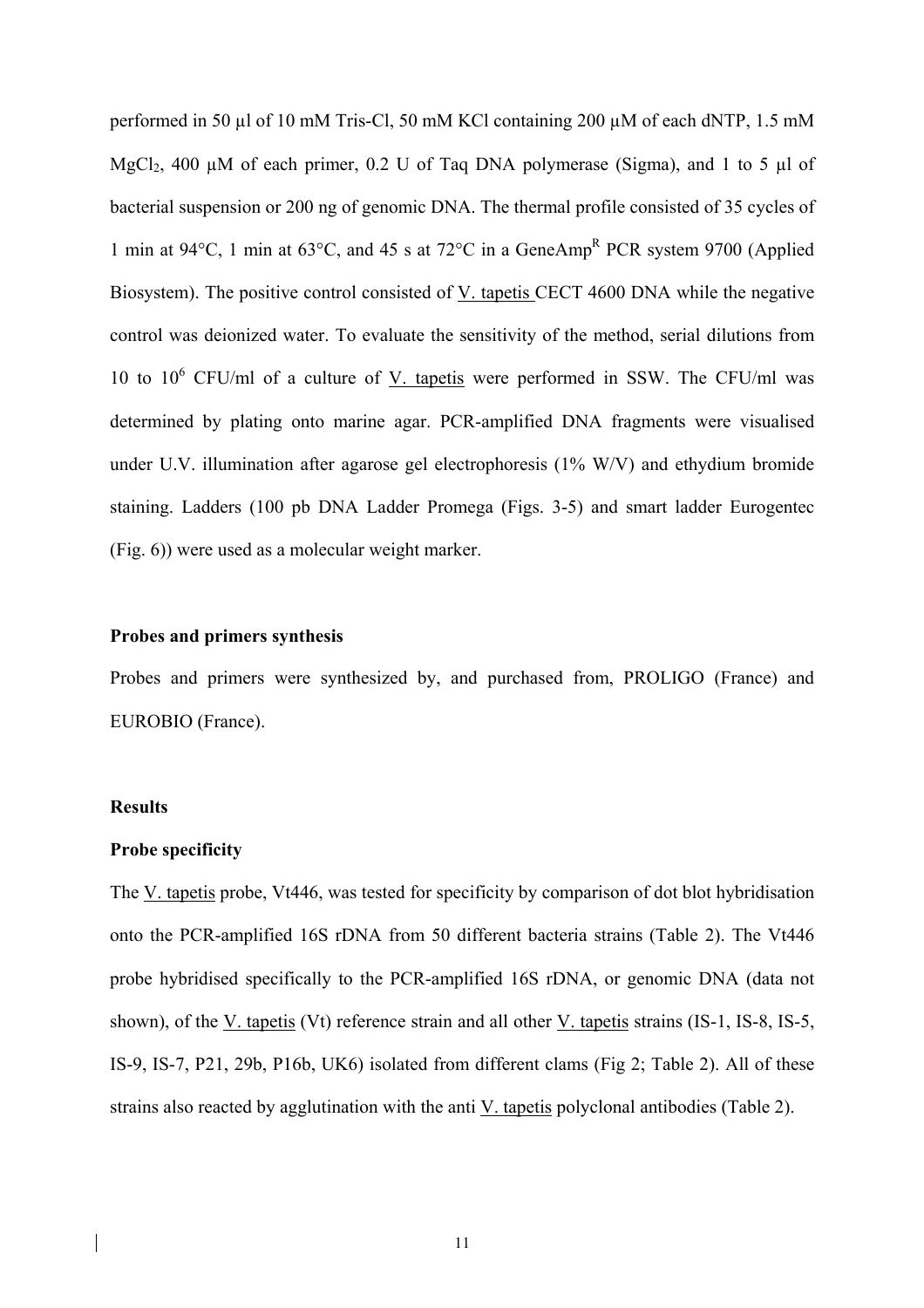#### **PCR primers specificity and detection limit**

The VtF and VtR primers were designed to amplify a 416 bp fragment from the V. tapetis CECT4600 16S rDNA (Fig.1). The specificity of the PCR was tested with the purified DNA of the 60 different bacterial strains (Table 2). As suspected, a 416 bp PCR product was obtained only from V. tapetis CECT 4600 and from other V. tapetis isolates (Fig. 3, lanes 1, 3-9). Whatever the method, Vt446 dot blot hybridisation, PCR amplification, or the agglutination test, all the 19 V. tapetis strains (CECT 4600 and clam isolates) reacted positively (Table 2). The strains non pathogenic for clams, GM4 and P9, were negative in the PCR assay and presented only weak positive results with the agglutination test and dot blot hybridisation (Table 2). The strain Vibrio sp., RD 0202, showed a positive reaction by PCR, but a negative result with the agglutination test (Table 2).

To evaluate the sensitivity of this method, serial dilutions from 10 to  $10^6$  CFU/ml of a  $V$ .</u> tapetis liquid culture were performed and was verified by the plate count method. The detection limit was around  $10^2$  CFU ml<sup>-1</sup> (Fig. 4).

### **Detection of** V. tapetis **by PCR in clams**

### **Larvae**

Two days (T2) after reception from the hatchery, no V. tapetis were detected by PCR in larvae. After 15 days of culture (T15) at  $18^{\circ}$ C (Fig. 5) and  $23^{\circ}$ C (data not shown), a 416 bp PCR product was obtained in one of the six control beakers (at 23°C). For all batches challenged with V. tapetis at both temperatures, the presence of a single band of 416 bp was obtained (lanes I1, I2, I3, I1, I2, I3) (Fig. 5). In the seawater without larvae but containing V. tapetis CECT 4600 as control positive, as expected a 416 bp PCR product was obtained at T2 and also at T15.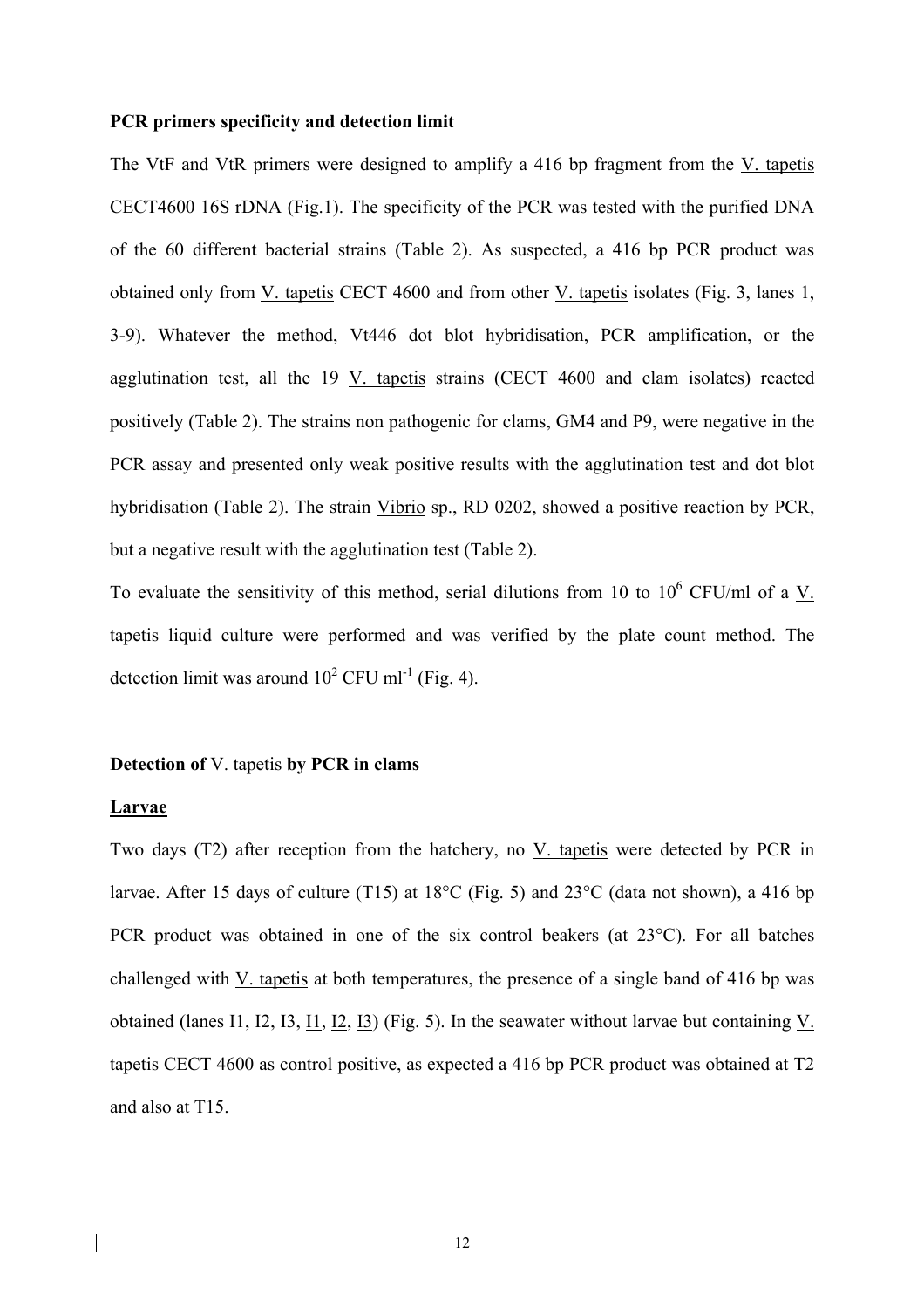### **Adult broodstock**

At T0, the prevalence of BRD was very low (0.89%; 1/112) (Table 3), but 7 out of 23 (30.4%) batches generated a band of appropriate size when examined by PCR. At T30, the proportion of total clams that had developed BRD (Table 3) reached 51 % (n= 229), but 27% of them had recovered, as indicated by shell deposition over the organic deposit. For the clams which were diagnosed at both T0 and T30 ( $n = 51$ ), V. tapetis presence was determined in each clam at T0 (Fig. 6). At T0, a positive PCR reaction was observed in some asymptomatic clams, which had developed BRD by T30 (Fig. 6, lanes 4-6, 10, 11) or recovered from BRD at T30 (lanes 7-9). In the recovered clams, V. tapetis was still present, but at concentrations near the detection limit. Negative reactions at T0 were observed in clams that were asymptomatic at both T0 and T30 (Fig. 6, lanes 12, 13). At T30, V. tapetis PCR detection was performed on clams in categories I, II, and III (see in Material and Methods). Positive reactions were found only in clams from categories II and III. In the clams from category III (recovered clams), V. tapetis was nevertheless present but at concentrations near the detection limit. In clams from category I (asymptomatic), V. tapetis was not detected.

During the experiment, cumulative mortality reached 28% at T30 (Table 3). The dead clams belonged to all groups and the mortality could have been due to the stress associated with anaesthesia, fluid sampling, BRD examination as well as BRD development during the experiment.

# **Discussion**

Identification of pathogenic bacteria isolated from diseased organisms is a very important challenge for pathologists. Phenotypic characterisation of bacteria (serotyping, physiology, biochemical properties, and metabolism) shows low reproducibility and instability depending on the culture conditions. Moreover, characterisation systems for marine bacteria are not very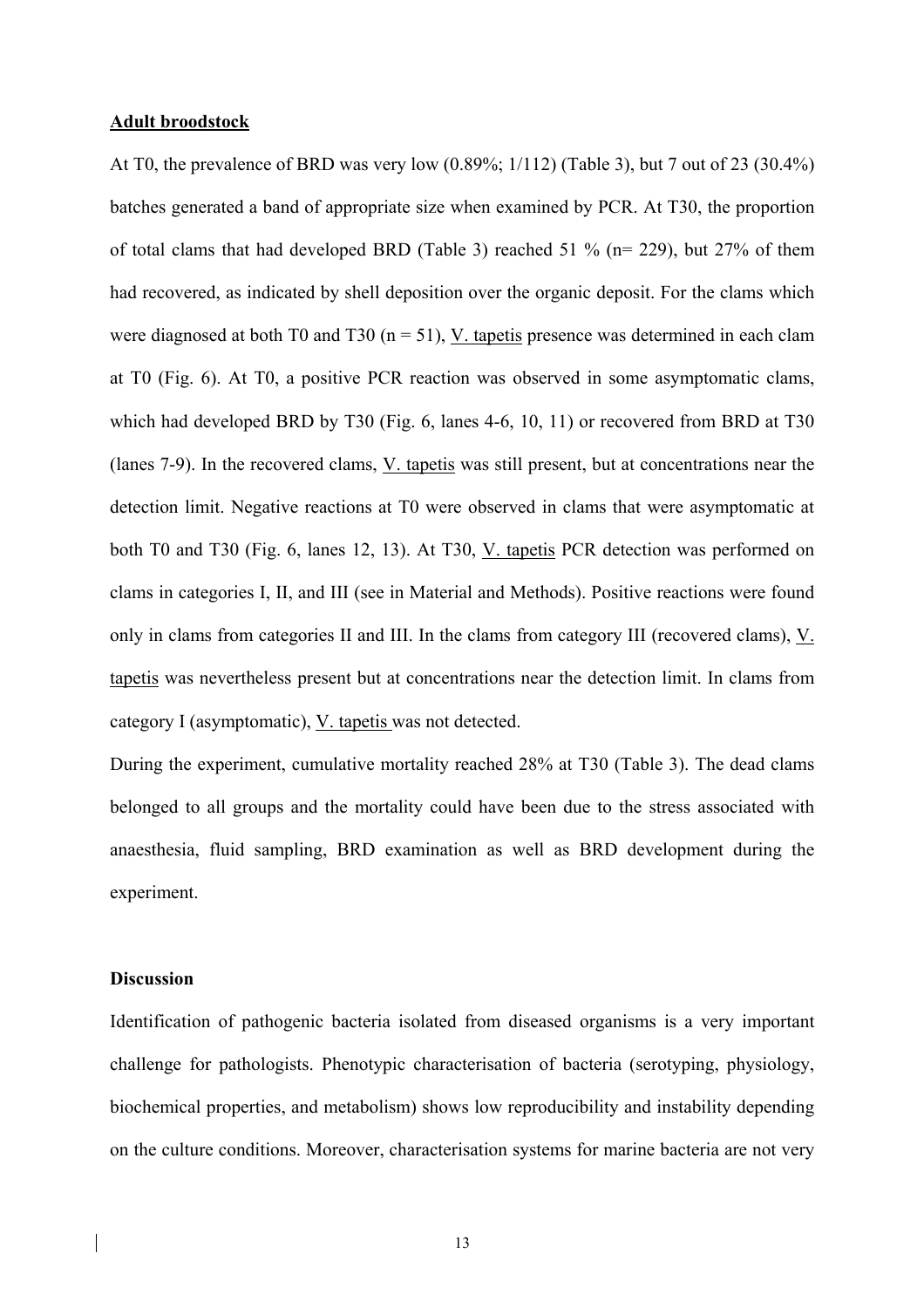reliable and are time consuming. Molecular diagnostics, based on specific DNA fragment detection, compared to phenotypic characterisation, constitutes a reliable and rapid identification for numerous isolates. Many molecular identification methods, such as species specific probe hybridisation, sequencing of 16S rDNA, SSCP and DGGE have been developed to identify pathogenic bacteria, especially those inducing infections in humans (Yamamoto, 2002; Peters et al., 2000). However, to date, few authors have reported molecular identification of the bacteria involved in diseases of marine bivalves. The present results have demonstrated that Dot blot hybridisation method using the Vt446 probe allowed the identification of V. tapetis strains. The Vt446 probe could be used for molecular identification of bacteria from environmental samples (seawater, marine mud) by bacterial colony hybridisation of or in situ probing. Nevertheless, this method is time consuming (2-3 days), requires several steps and moreover some weak false positive reactions were suspected for GM4 and P9 strains. Therefore, we have developed a one step procedure on the basis of the PCR assay for rapid detection (one day) in clam aquaculture.

The specificity of PCR has been demonstrated to detect only V<sub>-tapetis</sub> reference strain, CECT 4600, and the nineteen other V. tapetis isolates. Moreover, for all the 19 V. tapetis strains, the results of PCR and the agglutination tests systematically corroborated each other. Identification of V. tapetis using PCR seems to be more efficient than hybridisation or agglutination. This was illustrated by the strains P9 and GM4, both isolated from a clam, which were weakly positive for agglutination and hybridisation, and negative for PCR, suggesting a false positive hybridisation. Recent studies have demonstrated that both GM4 and P9 are actually not R. philippinarum pathogens and do not correspond to V. tapetis species (Choquet, 2004).

The species-specific primed-PCR (SSP-PCR) method, developed in this study, could be also applied routinely to identify V. tapetis from among all the strains isolated from shellfish and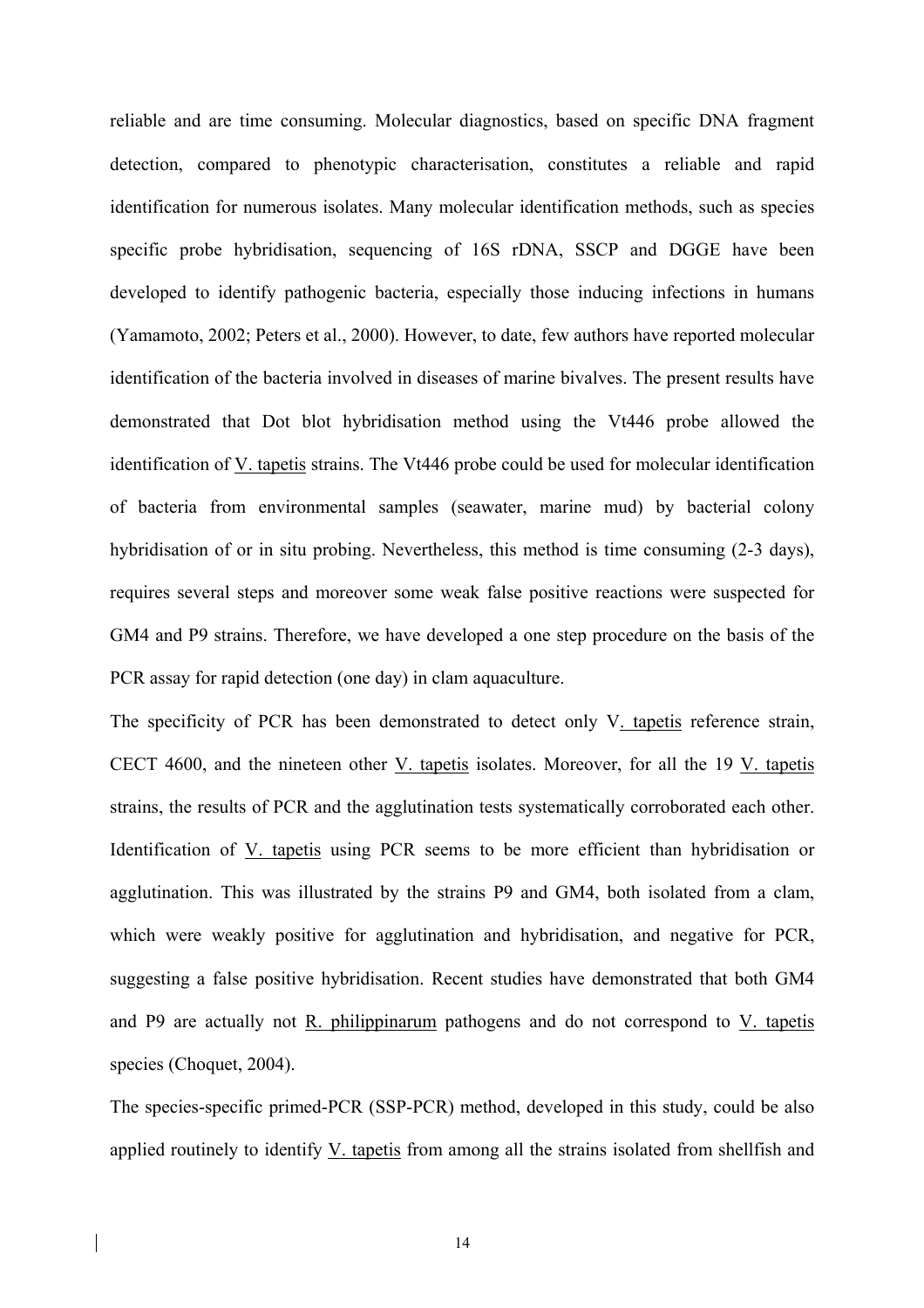fishes suffering mortality in the field or hatchery. The SSP-PCR identification could be confirmed in a second step, at a physiological level. Their pathogenicity could be evaluated in vivo by BRD reproduction (Paillard and Maes, 1990) and by clam mortality tests (Allam et al., 2002) and in vitro by cytotoxicity assays (Choquet et al., 2004). These biological confirmations have been recently carried out for all the V. tapetis strains and for some Vibrio sp. which have shown positive results by SSP-PCR (Paillard, 2004a; Choquet, 2004). This is the case for the Vibrio sp, RD0202, which showed a positive reaction by SSP-PCR in the present study and which showed high pathogenicity against R. philippinarum after experimental challenge and in in vitro tests (Novoa et al., 1998; Choquet, 2004). DNA-DNA hybridisation and MLST (MultiLocus Sequence Technique) are in progress to confirm the relationship of RD0202 to V. tapetis.

Shellfish concentrate microorganisms in their tissues and fluids from surrounding waters during filtration and feeding processes and are recognised as reservoirs for numerous human pathogens. Outbreaks of shellfish-associated infection have increased considerably since the early 1970's (Potasman et al., 2002). Therefore, numerous applications of PCR-derived methods have been developed to detect human bacterial pathogens, such as Salmonella, Aeromonas hydrophila, E. coli and vibrios, in shellfish (Toze, 1999; Hervio-Heath et al., 2002). Molecular methods have been recently developed to identify bacterial pathogens for marine fishes and crustaceans, such as Yersinia ruckeri, A. salmonicida, Renibacterium salmoninarum in salmon (Hiney et al., 1992); Altinok et al., 2001; Nilsson and Strom, 2002), Photobacterium damsela in seabass, striped bass and seabream (Osorio et al., 1999) and V. penaeicida in shrimp (Saulnier et al., 2000). Bacterial diseases have been often reported in bivalve larvae, but few have been described in adults (Paillard et al., 2004b). For instance, few molecular assays have been developed to detect bivalve bacterial pathogens. V. tapetis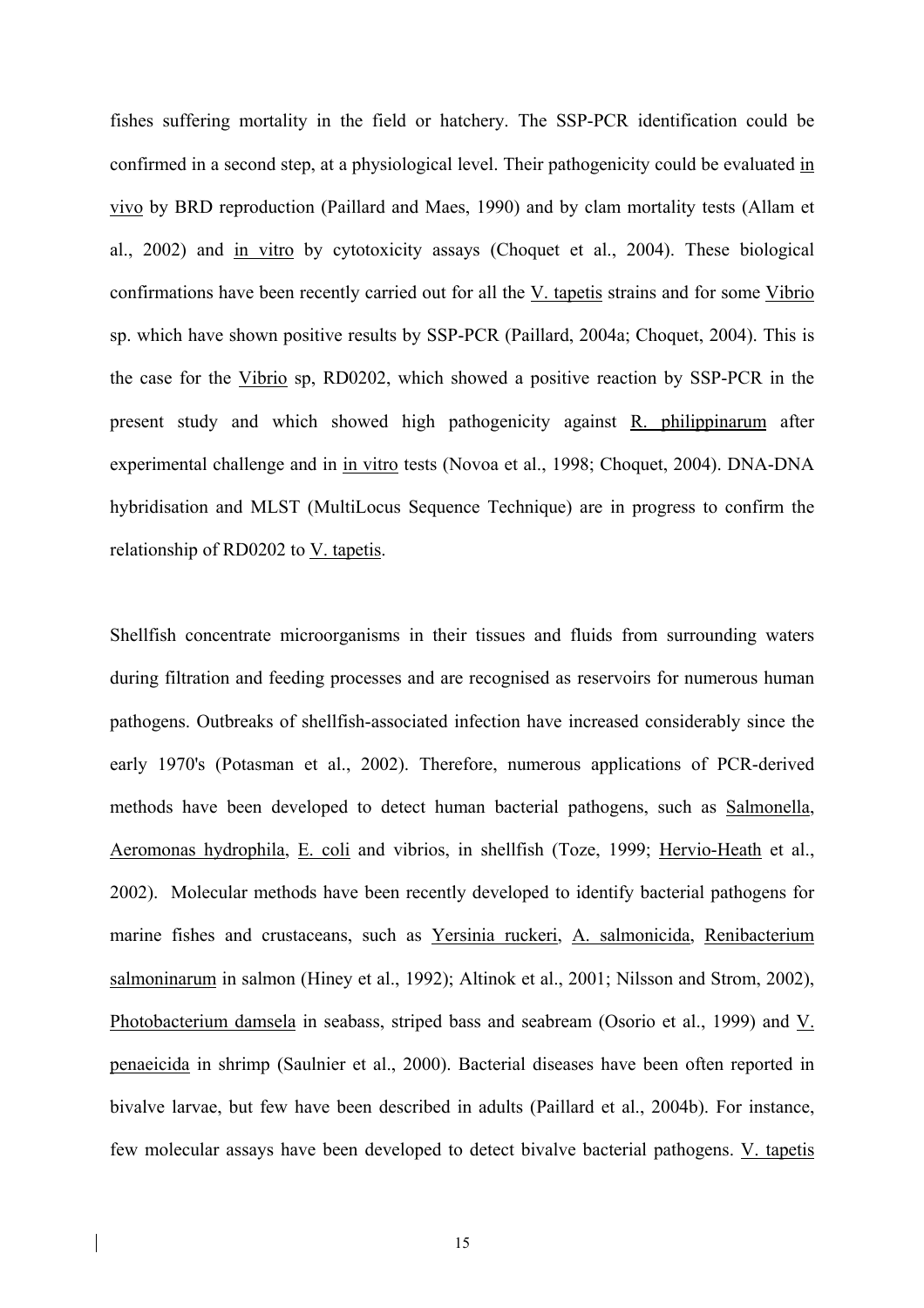detection is very important for BRD diagnosis because the clinical signs cannot be observed in larvae and juveniles (under 2 mm), during the incubation period of 5 to 10 days before symptoms are observed in juveniles and adults, or in cases when the pathogen enters directly into tissues inducing death without provoking symptoms. The SSP-PCR method described in this study was developed primarily to detect this pathogen in larvae and adult broodstock in the hatchery. The utility of method for following infection and disease progression using haemolymph or extrapallial fluid sampling of individual adult clams was subsequently demonstrated.

For the first time, V. tapetis was detected in larvae by the SSP-PCR assay. Until now,  $V_{.}$ tapetis had never been isolated or detected in clams smaller than 2 mm in length when using ELISA methods. This could be due to the lower sensitivity of this latter method, since V. tapetis detection limit using ELISA technique is about  $5 \cdot 10^4$  CFU ml<sup>-1</sup> in SSW or in fluids (Allam et al., 2002; Paillard, 2004a; Noël et al, 1996). Larvae are generally very sensitive to pathogenic vibrios and cannot harbour concentrations higher than  $10^5$  CFU ml<sup>-1</sup> without suffering mortalities (Tubiash, 1973). In the present study, the larval challenge experiment with V. tapetis was performed at  $10^4$  CFU ml<sup>-1</sup> without causing mortalities. In previous experiments (Paillard et al., unpublished data) V. tapetis at this concentration did not induce severe mortalities in clam larvae; however, a concentration of  $10^6$  CFU ml<sup>-1</sup> was able to induce mortalities of 70% and 50% in D larvae and in metamorphic larvae after nine days of culture, respectively. In the present study, a positive reaction by PCR was obtained in one of the three control beakers after 15 days of larval culture at 23°C; this suggest that some batches of larvae were previously contaminated at low level in the hatchery. The SSP-PCR detection assay seems to be effective for detecting lower concentrations than 5  $10^4$  CFU ml<sup>-1</sup> of <u>V</u>. tapetis (detection limit for ELISA) in larvae and could be applied routinely in hatcheries to prevent larval and juvenile mortality episodes and to limit dissemination of BRD.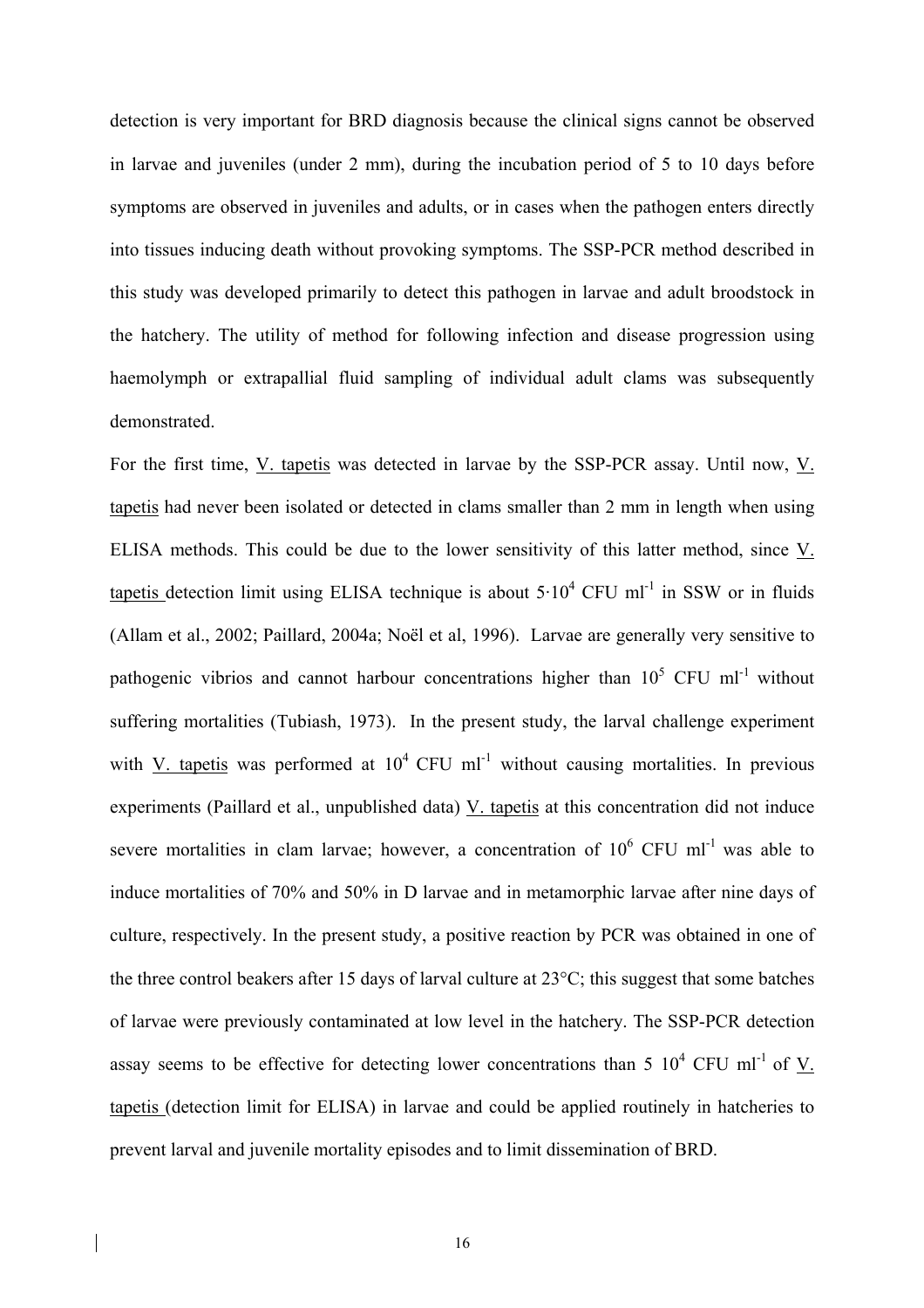Another study in which BRD progression was followed in individual clams used ELISA to detect V. tapetis also showed that, during recovery, V. tapetis burdens decreased and were at very low levels, approaching the detection limit for ELISA, when clam had completely recovered (Paillard, 2004a; Paillard and Ford, unpublished data). Nevertheless, ELISA detection did not permit distinguishing infected, but asymptomatic, clams from uninfected ones, because V. tapetis burdens in both cases were generally too close to the ELISA detection limit (Paillard, 2004a). In the present study, the SSP-PCR method allows the detection of V. tapetis in infected, but asymptomatic clams: asymptomatic clams that were scored positive for V. tapetis at T0 developed BRD symptoms at T30. This result suggests that SSP-PCR reaction could be used to detect early infections. The fact that some clams remained uninfected during the whole experiment (no V. tapetis detected and no BRD at T30), and that the pathogen can also be eliminated with the recovery process, even if they are maintained in contact with V. tapetis infected clams suggests that "V. tapetis resistant" broodstock could be identified using the SSP-PCR method. In addition, the SSP-PCR method could also be applied to confirm that seed clams are free of V. tapetis. For these purposes, development of a quantitative PCR method is in progress using these specific primers. In conclusion, the SSP-PR method is sensitive, specific and rapid for identifying V. tapetis among isolates from diseased and moribund clams. The two SSP-PCR primers are useful for direct and fast identification of V. tapetis in individual R. philippinarum. Moreover, the rapidity and specificity of SSP-PCR suggest that this latter method is well adapted to detect V. tapetis in all stages of clams from larvae to adults in hatcheries, as well as individuals from clam beds. This molecular diagnostic method should be used to confirm V. tapetis free clams, in order to enhance venerid culture along the north European Atlantic coast. Nevertheless, the possibility that a wild bacteria type, unreferenced in the databases, will positively hybridise with the Vt446 probe and/or result in a positive SSP-PCR amplification cannot be excluded.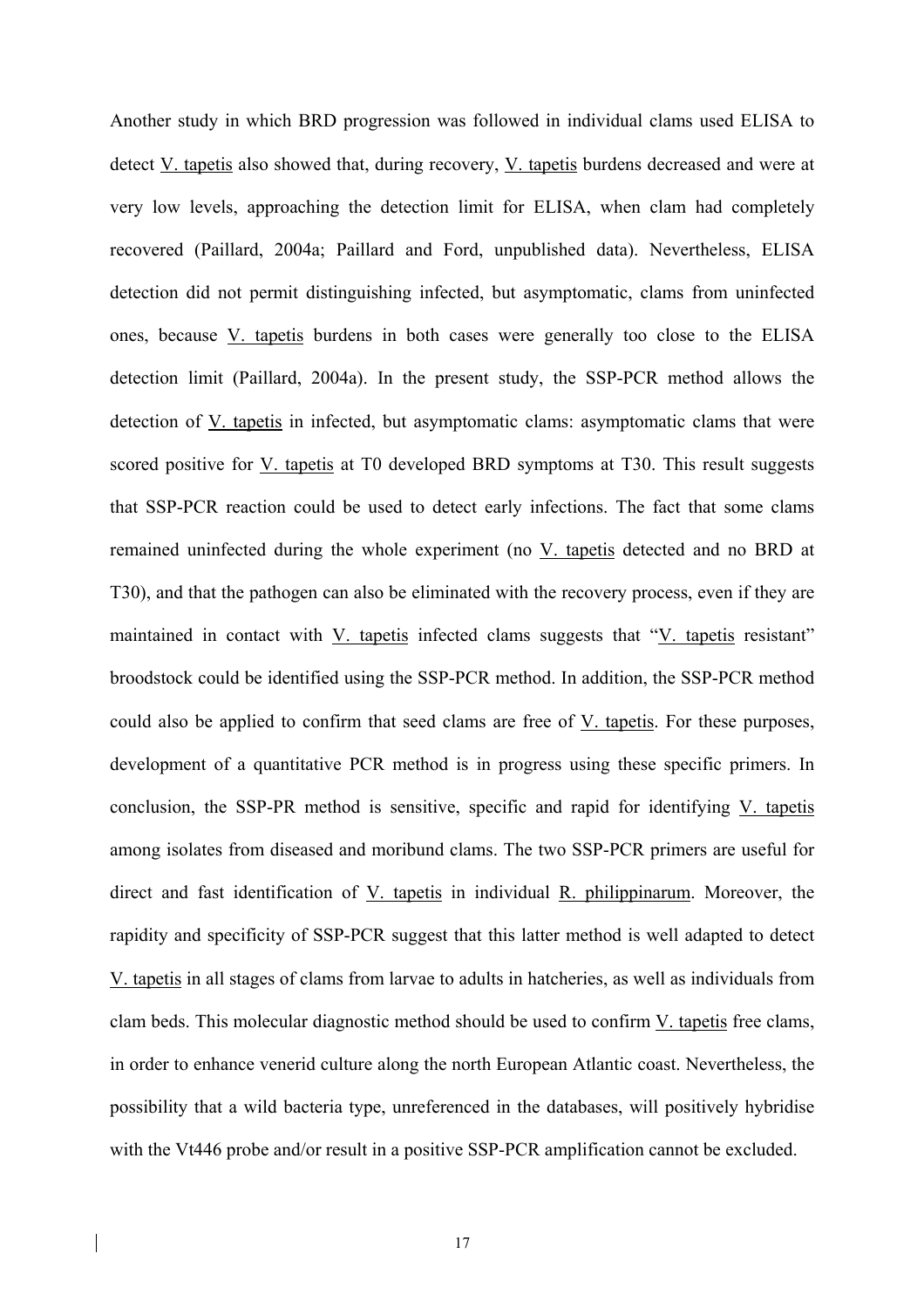Further improvements of molecular diagnostic tests are currently in progress in order to develop real-time quantification methods. The methods developed in the present study for clams will be applied, after modification, for the screening of V. tapetis in bivalve species other than clams, including fishes. These methods will be of great value for monitoring V. tapetis in the marine environment in order to establish its host species among invertebrates and vertebrates and its geographical distribution around the world.

# Acknowledgements

This study has been carried out with financial support from the Brittany Region and the National Coastal Ecosystems Programme ("Programme National Ecosysteme Côtier, PNEC"). We greatly thank Oivind Bergh for kindly providing the strain LP2 and Harry Birbeck for the strain HH6087as well as Clément Bovo, Lénaïck Gourant, Alain Marhic, Christel Marty and Michelle Le Tonqueze for technical and scientific assistance. We also greatly thank Satmar (Gatteville, Chausey and Marennes Oléron, France ) in particular Jean Francois Auvray, Jean Francois Thoulorge and Jean Yves Leborgne for providing adult and larval clams.

We thank greatly David P. Gillikin and S. E. Ford for correcting this manuscript.

### References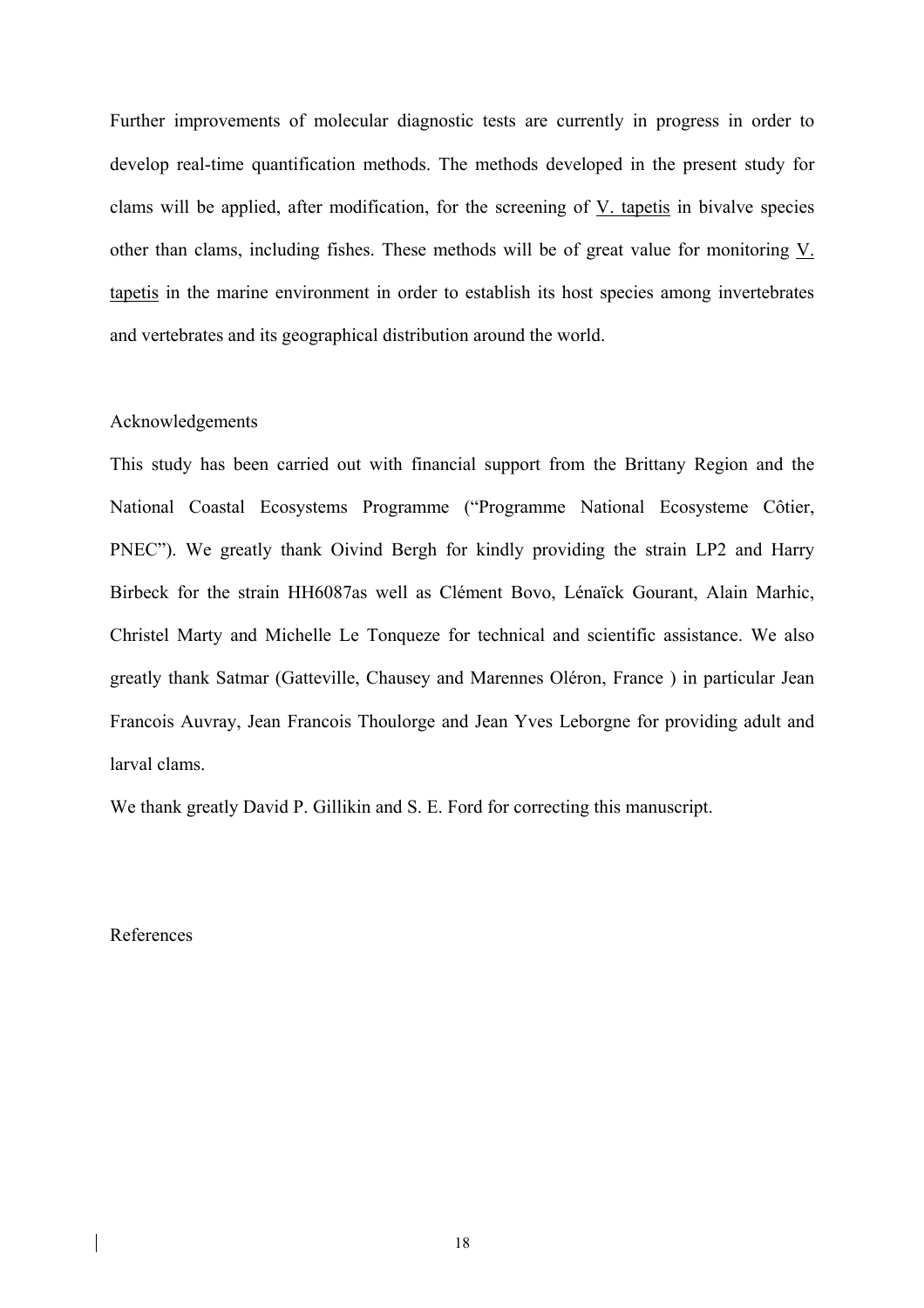- Allam, B., Paillard, C., Maes, P., 1996. Localization of the pathogen Vibrio P1 in clams affected by Brown Ring Disease. Dis. Aquat. Org. 27, 149-155.
- Allam, B., Paillard, C., Ford, S.E., 2002. Pathogenicity of Vibrio tapetis, the etiological agent of Brown Ring Disease (BRD) in clams. Dis. Aquat. Org. 48, 221-231.
- Allam, B., Paillard, C., Howard, A., Le Pennec, M., 2000. Isolation of the pathogen Vibrio tapetis and defense parameters in brown ring diseased Manila clams Ruditapes philippinarum cultivated in England. Dis. Aquat. Org. 41, 106-113.
- Amann, R.I., Krumholz L., Stahl, D.A., 1990. Fluorescent oligonucleotide probing of whole cell for determinative, phylogenetic and environmental studies in microbiology. J. Bacteriol. 172 : 762-770.
- Altinok, I., Grizzle, J.M., Liu, Z., 2001. Detection of Yersinia ruckeri in rainbow trout blood by use of the polymerase chain reaction. Dis. Aquat. Org. 44, 29-34.
- Ausubel, F.M., Brent, R., Kingston, R.E., Moore, D.D., Seidman, J.G., Smith , J.A., 1990. Current Protocols in Molecular Biology. Willey and Sons, New York, NY.
- Aznar, R., Ludwig, W., Amann, R.I., Schleifer, K.H., 1994. Sequence determination of rRNA genes of pathogenic Vibrio species and whole-cell identification of Vibrio vulnificus with rRNA-targeted oligonucleotide probes. Int. J. Syst. Bacteriol. 44, 480-484.
- Borrego, J.J., Castro, D., Luque, A., Paillard, C., Maes, P., Garcia, M.T., Ventosa, A., 1996. Vibrio tapetis sp.nov. the causative agent of the Brown ring disease affecting cultured clams.Int. J. Syst. Bact. 46, 480-484.
- Castro, D., Santamaria, J.A., Luque, A., Martinez-Manzanares, E., Borrego, J.J., 1996. Antigenic characterization of the etiological agent of the brown ring disease affecting manila clams. Syst. Appl. Microbiol. 19, 231-239.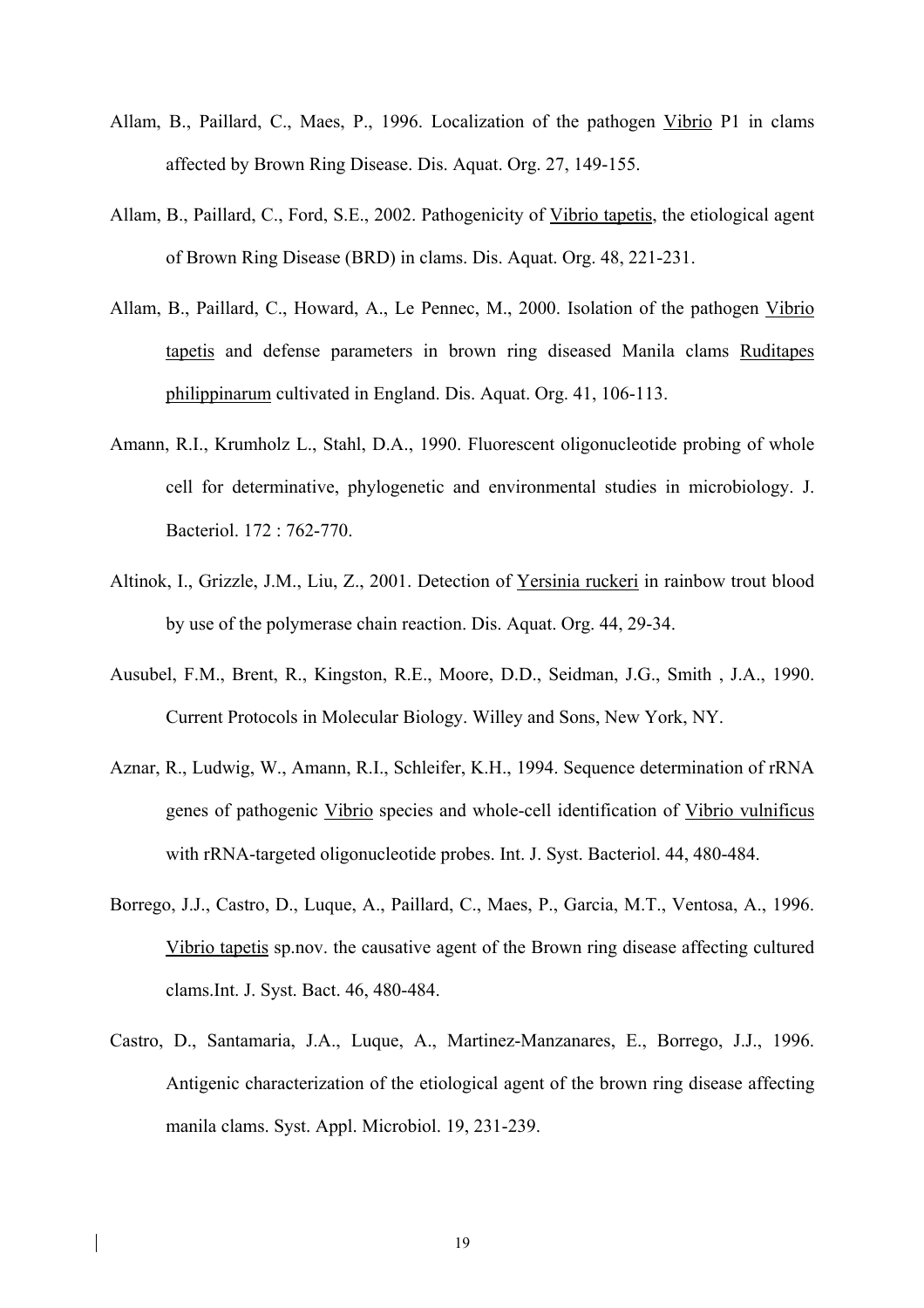- Castro, D., Romalde, J.L., Vila, J., Magarinos, B., Luque, A., Borrego, J.J., 1997. Intraspecific characterization of Vibrio tapetis strains by use of pulse-field gel electrophoresis, ribotyping, and plasmid profiling. Appl. Env. Microbiol. 63, 1449- 1452.
- Castro, D., Martinez-Manzanares, E., Luque, A., Fouz, B., Moriñigo, M.A., Borrego, J.J., Toranzo, A.E., 1992. Characterization of strains related to brown ring disease outbreaks in southwestern Spain. Dis. Aquat. Org. 14, 229-236.
- Choquet, G., Soudant, P., Lambert, C., Nicolas, J.L., Paillard, C., 2003. Reduction of adhesion properties on Ruditapes philippinarum hemocytes exposed to Vibrio tapetis. Dis. Aquat. Org. 57, 109-116.
- Choquet, 2004. Pathogénie de *Vibrio tapetis*, bactérie responsable de la maladie de l'anneau brun chez la palourde: Approche cellulaire et moléculaire. Thèse de doctorat. Université de Brest. 150p.
- Dorsch, M., Lane, D., Stackebrandt, E., 1992. Towards a phylogeny of the genus Vibrio basedon 16S rRNA sequences. Int. J. Syst. Bacteriol. 42, 58-63.
- Figueras, A.J., Robledo, A.F., Novoa, B., 1996. Brown ring disease and parasites in clams (Ruditapes decussatus and R. philippinarum) from Spain and Portugal. J. Shellfish Res. 15, 363-368.
- Friedman, C.S., Hedrick, R.P., 1991. Pacific oyster nocardiosis: Isolation of the bacterium and induction of laboratory infections. J. Invertebr. Pathol. 57, 109-120.
- Friedman, C.S., Beattie, J.H., Elston, R.A., Hedrick, R.P., 1991. Investigation of the relationship between the presence of a Gram-positive bacterial infection and summer mortality of the Pacific oyster, Crassostrea gigas Thunberg. Aquaculture 94, 1-15.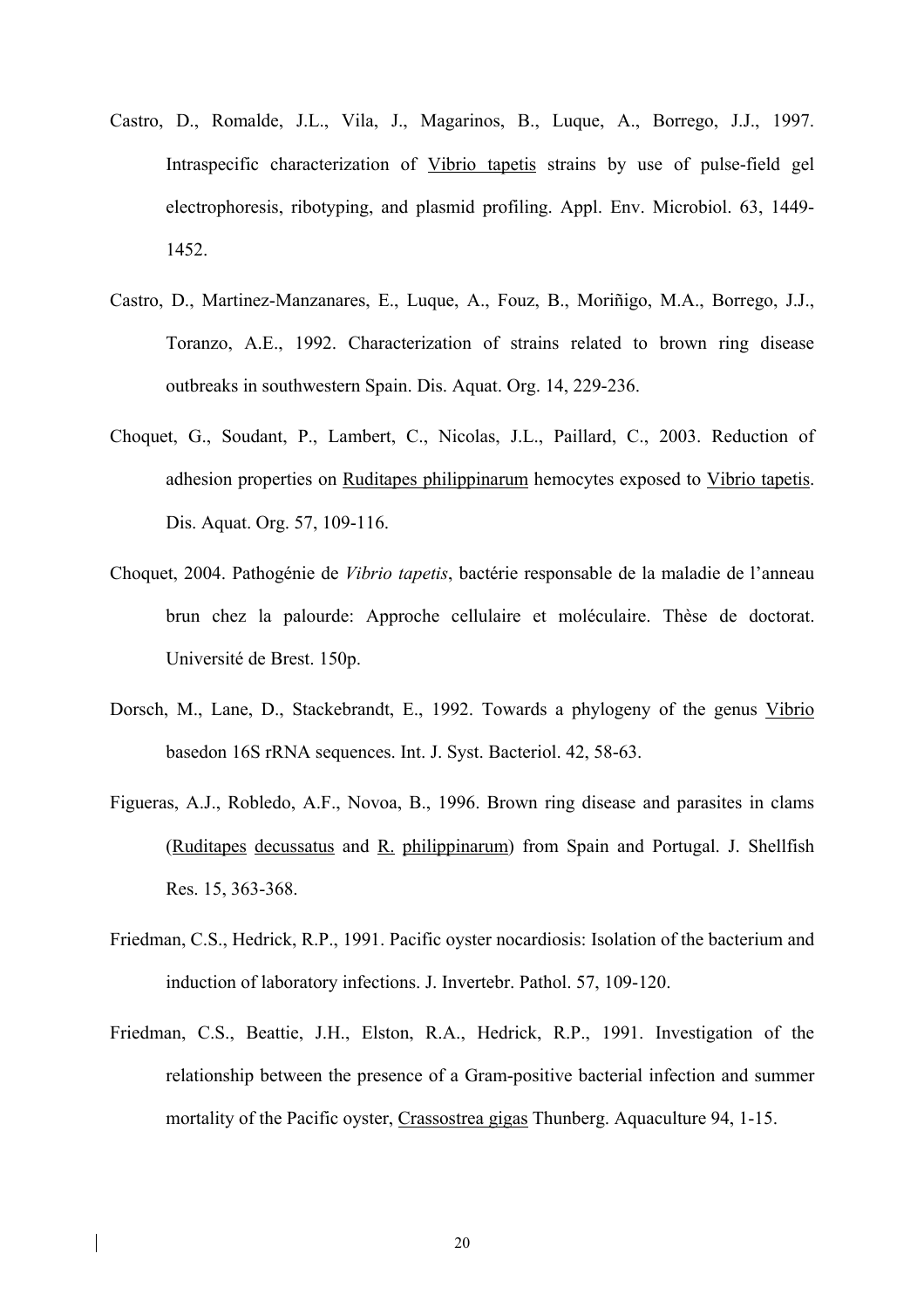- Gillan, D.C., Speksnijder, A.G., Zwart, G., De Ridder, C., 1998. Genetic diversity of the biofilm covering Montacuta ferruginosa (Mollusca, bivalvia) as evaluated by denaturing gradient gel electrophoresis analysis and cloning of PCR-amplified gene fragments coding for 16S rRNA. Appl. Env. Microbiol. 64, 3464-3472.
- Hervio-Heath D., Colwell R.R., Derrien A., Robert-Pillot A., Fournier J.M., Pommepuy M., 2002. Occurrence of pathogenic vibrios in coastal areas of France J. Appl. Microbiol., vol. 92, no. 6, 1123-1135.
- Hiney M., Dawson M.T., Heery DM, Smith PR, Gannon F and Powell R 1992. DNA probe for Aeromonas salmonicida. Appl. Environ. Microbiol., 58 (3). 1039-1042,
- Honeycutt, R.J., Sobral, B.W., McClelland, M., 1995. tRNA intergenic spacers reveal polymorphisms diagnostic for Xanthomonas albilineans. Microbiology. 141, 3229- 3239.
- Hozbor, D., Fouque, F., Guiso, N., 1999. Detection of Bordetella bronchiseptica by the polymerase chain reaction. Res Microbiol. 150, 333-341.
- Ibrahim, A., Norlander, L., Macellaro, A., Sjostedt, A., 1997. Specific detection of Coxiella burnetii through partial amplification of 23S rDNA. Eur. J. Epidemiol. 13, 329-334.
- Jensen, S., Samuelsen, O.B., Andersen, K., Torkildsen, L., Lambert, C., Choquet, G., Paillard, C., Bergh, O., 2003. Characterization of strains of Vibrio splendidus and Vibrio tapetis isolated from corkwing wrasse Symphodus melops suffering vibriosis. Dis. Aquat. Org. 53, 25-31.
- Kalmbach, S., Manz, W., Szewzyk, U., 1997. Isolation of new bacterial species from drinking water biofilms and proof of their in situ dominance with highly specific 16S rRNA probes. Appl. Env. Microbiol. 63, 4164-4170.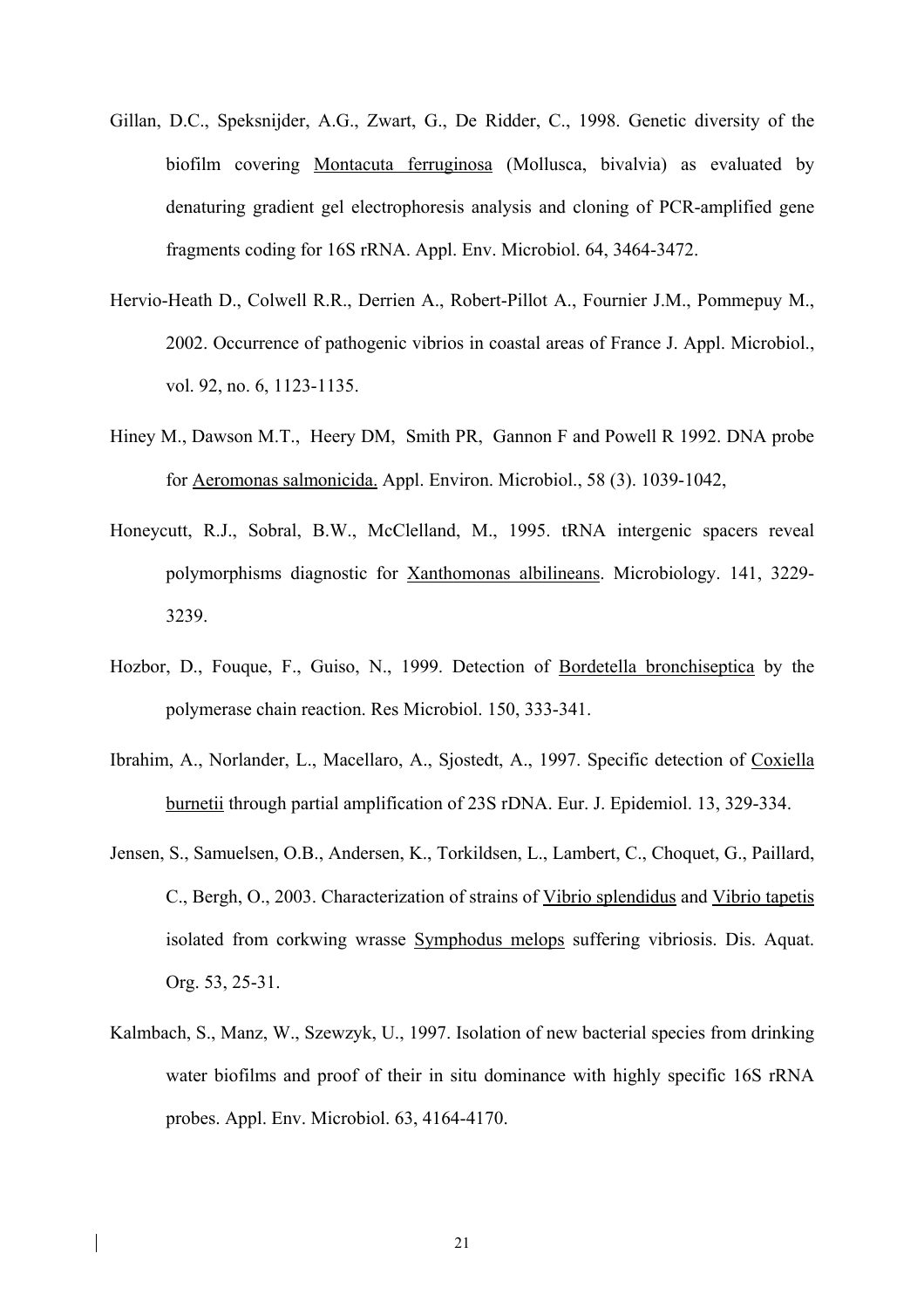- Le Chevalier, P., Le Boulay, C., Paillard, C., 2003. Characterization by restriction fragment length polymorphism and plasmid profiling of Vibrio tapetis strains. J. Basic Microbiol. 43. 414-422.
- Lee, T.Y., Lee, T.J., Kim, S., 1994. Differentiation of *Mycobacterium tuberculosis* strains by arbitrarily primed polymerase chain reaction-based DNA fingerprinting. Yonsei Med. J. 35, 286-294.
- Maes, P., 1992. Pathologie bactérienne chez deux invertébrés marins; la maladie des lésions vertes des échinides réguliers et la maladie de l'anneau brun de la palourde, Ruditapes philippinarum*.* Thèse de Doctorat. Brest. 204 p.
- Maes, P., Paillard, C., 1992. Effect du Vibrio P1, pathogène de Ruditapes philippinarum, sur d'autres espèces de bivalves. Les Molluscques Marins, Biologies et Aquaculture. IFREMER, Actes de Colloques 14, 141-148.
- McGladdery, S.E., 1999. Shellfish diseases (viral, bacterial and fungal). Woo, P. T. K., and Bruno, D. W., (Eds). Fish diseases and disorders. pp 738-842.
- Nilsson, W.B., Strom, M.S., 2002. Detection and identification of bacterial pathogens of fish in kidney tissue using terminal restriction fragment length polymorphism (T-RFLP) analysis of 16SRNA genes. Dis. Aquat. Org. 48, 175-185.
- Nöel, D., Nicolas, J.-L., Boulo, V., Mialhe, E., Roch, P., 1996. Development of a colony-blot ELISA assay using monoclonal antibodies to identify Vibrio P1 responsible for "brown ring disease" in the clam Tapes philippinarum. Aquaculture 146, 171-178.
- Novoa, B., Luque, A., Castro, D., Borrego, J. J., Figueras, A., 1998. Characterization and infectivity of four bacterial strains isolated from Brown Ring Disease-affected clams. J. Invertebr. Pathol. 71, 34-41.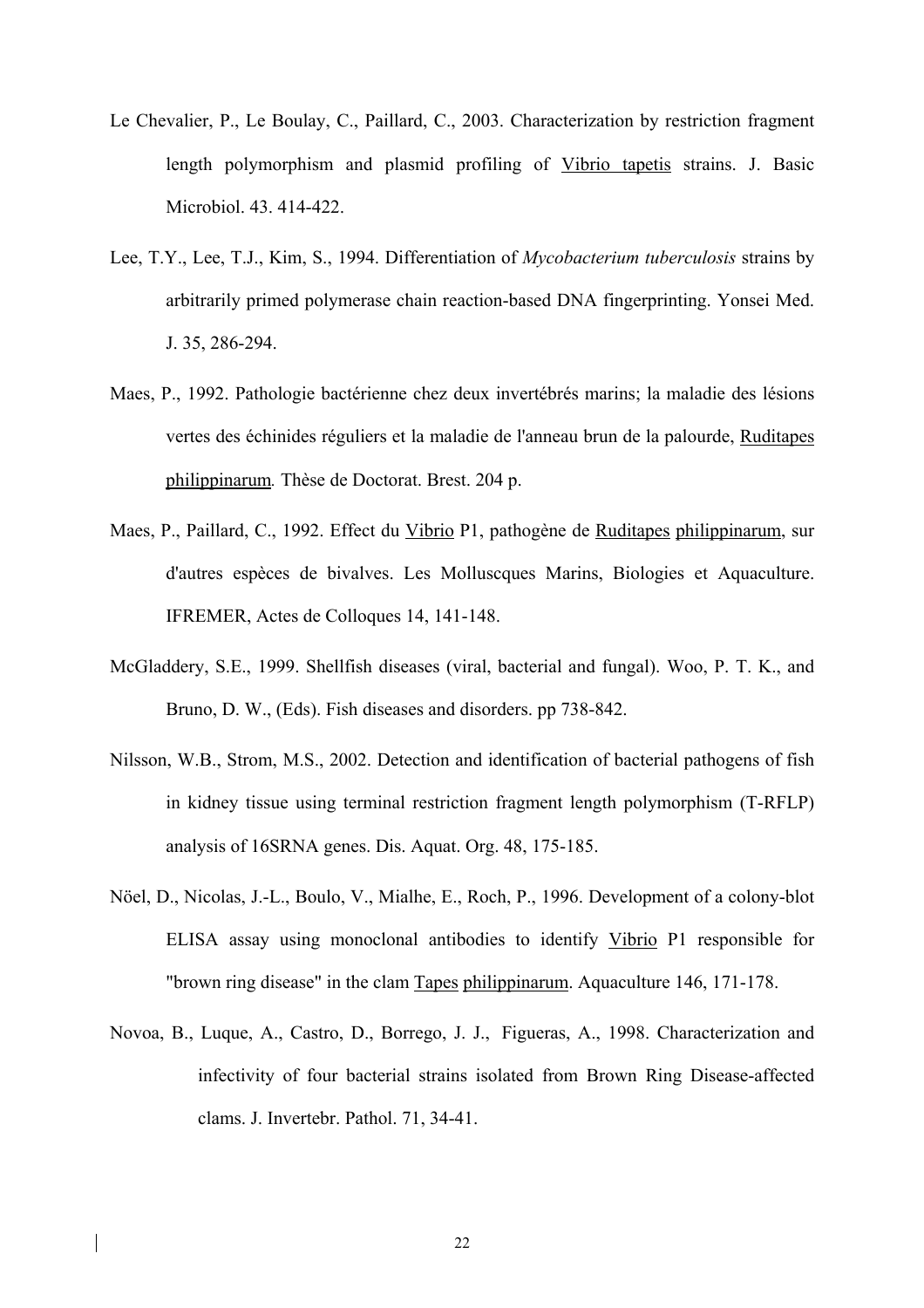- Osorio, C.R., Collins, M.D., Toranzo, A.E., Barja, J.L., Romalde, J.L., 1999. 16S rRNA gene sequence analysis of Photobacterium damselae and nested PCR method for detection of the causative agent of fish pasteurellosis. Appl. Environ. Microbiol. 65, 2942-2946.
- Paillard C., 2004a. Rôle de l'environnement dans les interactions hôtes-pathogènes ; développement d'un modèle de vibriose chez les bivalves. Habilitation à Diriger des Recherches (HDR). State Doctorat. Université de Bretagne Occidentale. 177 pp.
- Paillard, C., 2004b. Review of brown ring disease, a vibriosis affecting clams. Aquat. Living Ress. ("Special issue on bivalve diseases") Vol 17, 4, 467-475.
- Paillard C., Leroux F. and Borrego J.J. 2004a. Bacterial Disease in marine Bivalves : Review of recent studies. Trends and evolution. Aquat. Living Ress. ("Special issue on bivalve diseases", 17. 477-498.
- Paillard C., Allam B. and Oubella R. 2004b, Temperature effects on Brown Ring Disease susceptibility and defense-related activities in clams Ruditapes philippinarum*.*  Dis. Aquat. Org. vol 59, 249-262*.*
- Paillard, C., Maes, P., 1989. Origine pathogène de l'"anneau brun" chez Tapes philippinarum (Mollusque, bivalve). C. R. Acad. Sci. Paris, Série III 309, 235-241.
- Paillard, C., Maes, P., 1990. Étiologie de la maladie de l'anneau brun chez Tapes philippinarum: pathogenicité d'un Vibrio sp. C. R. Acad. Sci. Paris, Série III 310, 15-20.
- Paillard, C., Maes, P., 1994. The brown ring disease symptom in the manila clam, Ruditapes philippinarum: establishment of a classification system. Dis. Aquat. Org. 19, 137- 146.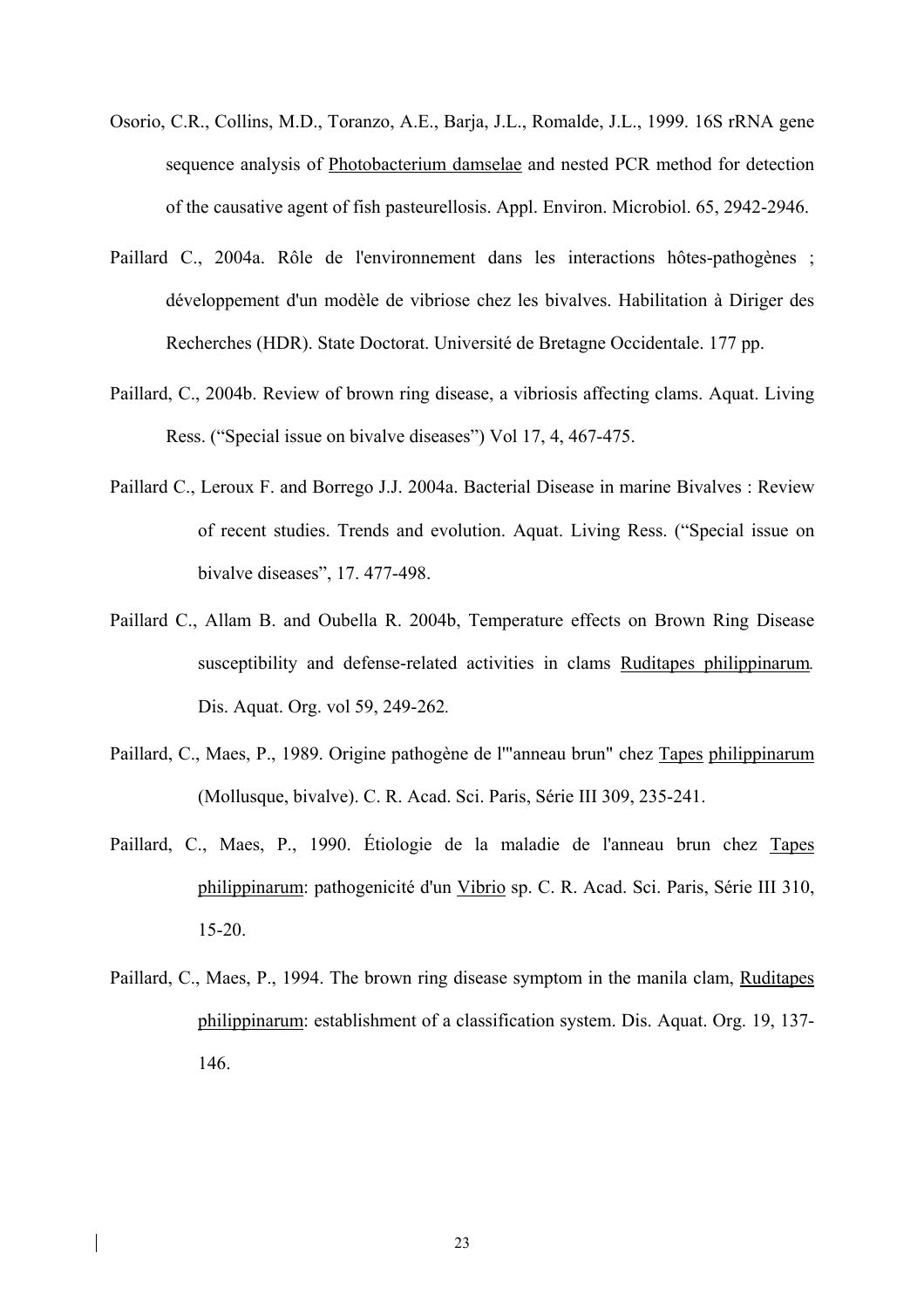- Paillard, C., Maes, P., 1995a. The Brown Ring Disease in the Manila clam, Ruditapes philippinarum. I. Ultrastructural alterations of the periostracal lamina. J. Invertebr. Pathol. 65, 91-100.
- Paillard, C., Maes, P., 1995b. The Brown Ring Disease in the Manila clam, Ruditapes philippinarum. II. Microscopic study of the brown ring syndrome. J. Invertebr. Pathol. 65, 101-110.
- Paillard, C., Maes, P., Oubella, R., 1994. Brown Ring Disease in Clams. Annual Review of Fish Diseases. 4, 219-240.
- Paillard, C., Maes, P., Mazurié, J., Claude, S., Marhic, A., Le Pennec, M., 1997. Epidemiological survey of the brown ring disease in clams of the Atlantic coast: role of temperature in variation of prevalence, Eighth Symposium of the International Society for Veterinary Epidemiology and Economics. (ISVEE'97), July 8-11. Paris, France.
- Peters, S., Koschinsky, S., Schwieger, F., Tebbe, C.C., 2000. Succession of microbial communities during hot composting as detected by PCR-single-strand-conformation polymorphism-based genetic profiles of small-subunit rRNA genes. Appl. Env. Microbiol. 66, 930-936.
- Pooler, M.R., Ritchie, D.F., Hartung, J.S., 1996. Genetic relationships among strains of Xanthomonas fragariae based on random amplified polymorphic DNA PCR, repetitive extragenic palindromic PCR, and enterobacterial repetitive intergenic consensus PCR data and generation of multiplexed PCR primers useful for the identification of this phytopathogen. Appl. Env. Microbiol. 62, 3121-3127.
- Potasman, I., Paz, A., Odeh, M., 2002. Infection outbeaks associated with bivalve shellfish consumption : a worldwide perspective. Clin. Infect. Dis. 35, 921-928.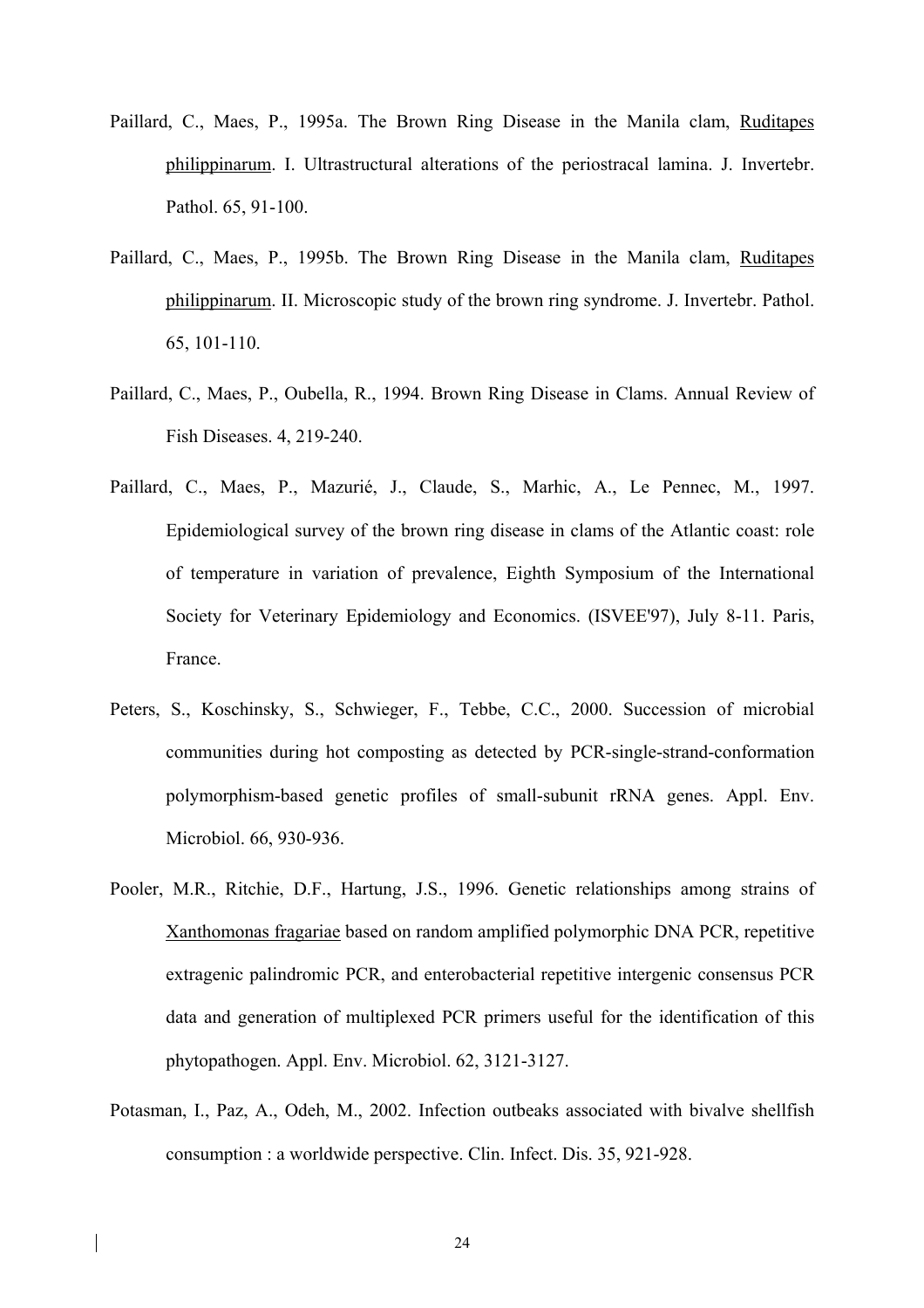- Reid, H.I., Duncan, H.I., Laidler, A., Hunter, D., Birkbeck, T.H., 2003. Isolation of Vibrio tapetis from cultivated Atlantic halibut (Hippoglossus hippoglossus L.). Aquaculture 221, 65-74.
- Romalde, J.L., Castro, D., Magarinos, B., Lopez-Cortes, L., Borrego, J.J., 2002. Comparison of ribotyping, randomly amplified polymorphic DNA, and pulsed-field gel electrophoresis for molecular typing of Vibrio tapetis. Syst. Appl. Microbiol. 25, 544- 550.
- Saulnier, D., Avarre, J.C., Le Moullac, G., Ansquer, D., Levy, P., Vonau, V., 2000. Rapid and sensitive PCR detection of Vibrio penaeicida, the putative etiological agent of syndrome 93 in New Caledonia. Dis. Aquat. Org. 40, 109-115.
- Sindermann, C.J., 1990. Diseases of Marine Shellfish. Academic Press Publishers, San Diego, 516 pp.
- Tilsala-Timisjarvi, A., Alatossava, T., 1998. Strain-specific identification of probiotic Lactobacillus rhamnosus with randomly amplified polymorphic DNA-derived PCR primers. Appl. Env. Microbiol. 64, 4816-4819.
- Toze Simon. 1999. PRC detection of microbial pathogens in water and wastewater. Review. Wat. Res. Vol 33, 17, 3545-3556.
- Tubiash, H. S., 1975. Bacterial pathogens associated with cultured bivalve mollusk larvae. Culture of Marine Invertebrate Animals. Plenum, New York, pp. 61-71.
- Widjojoatmodjo, M.N., Fluit, A.C., Verhoef, J., 1995. Molecular identification of bacteria by fluorescence-based PCR-single-strand conformation polymorphism analysis of the 16S rRNA gene. J. Clin. Microbiol. 33, 2601-2606.
- Yamamoto, Y., 2002. PCR in diagnosis of infection: detection of bacteria in cerbrospinal fluids. Clin. Diagn. Lab. Immunol. 9, 508-514.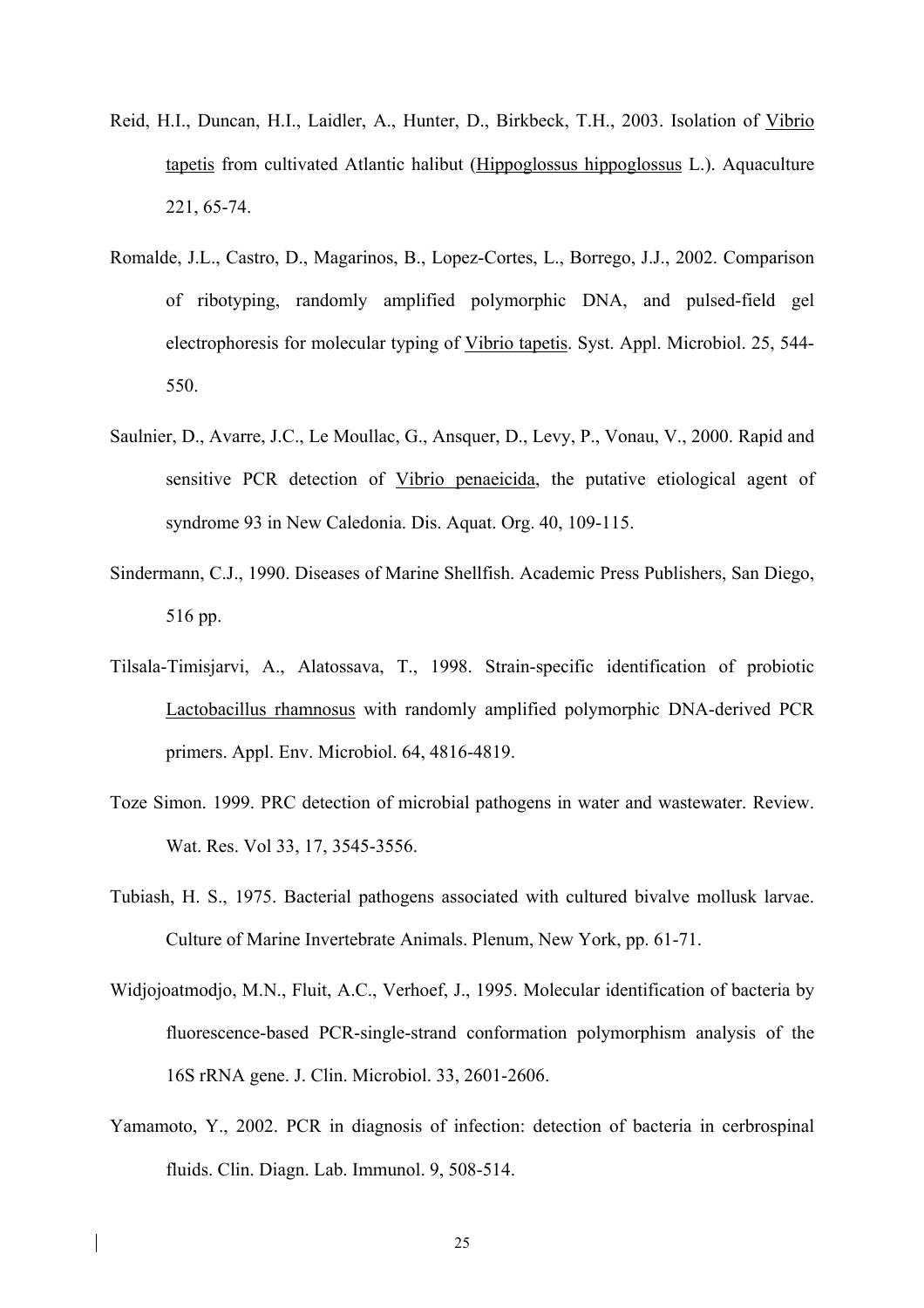Yamazaki, T., Nakamura, R.M., 1995. Identification of Mycobacterium intracellulare by a polymerase chain reaction using species-specific primers. Tuber. Lung Dis. 76, 330- 335.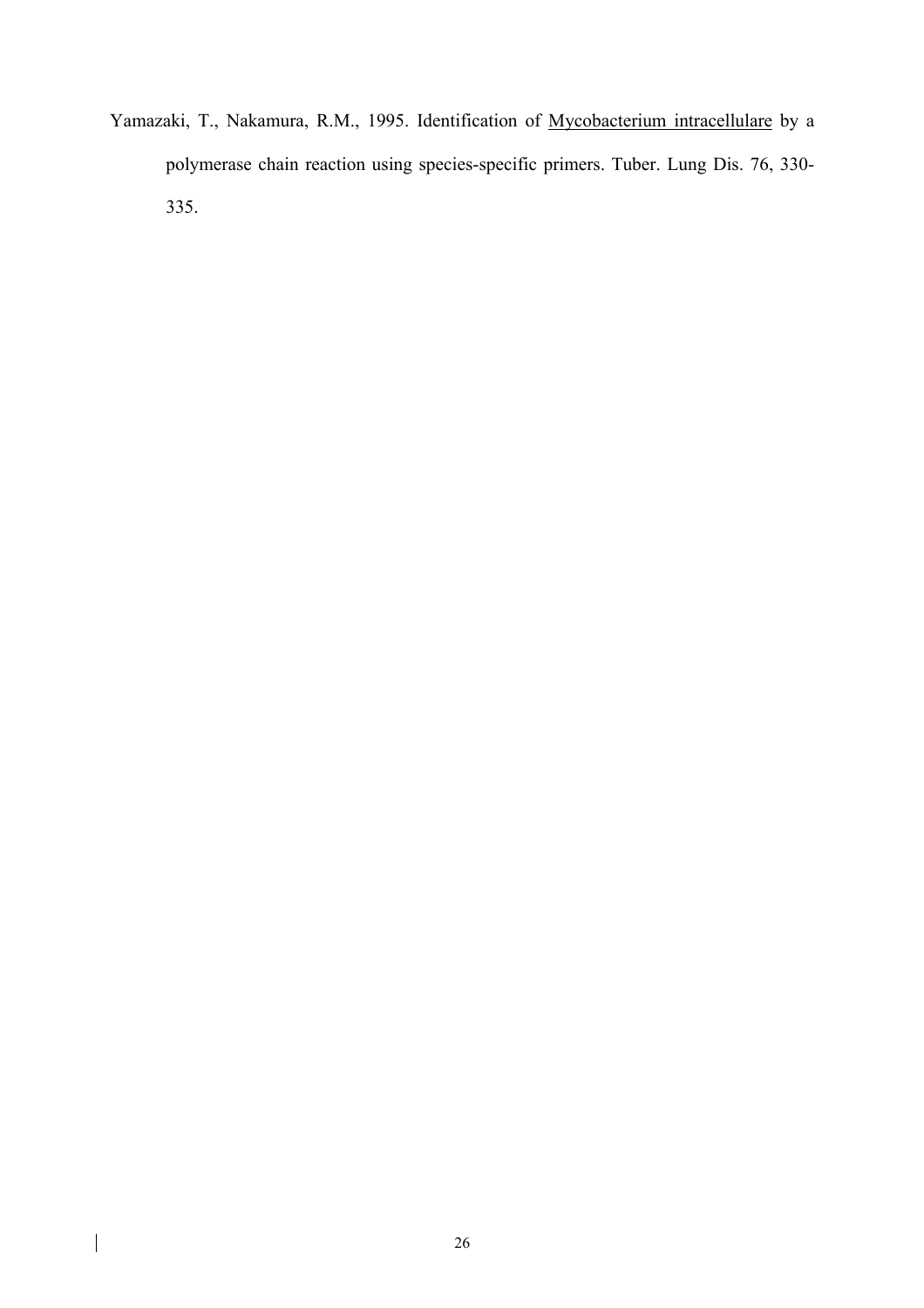### **Figure captions**

Figure 1. Localisation of the Vibrio tapetis 16S rRNA gene oligonucleotidic probe Vt446 (bold letters) and species-specific primers VtF and VtR (underlined). Positions are referenced to the 16S rRNA genes of E. coli (accession V00348) and V. tapetis (accession Y08430), respectively. \* : identical nucleotides.

Figure 2. Dot Blot hybridisation with the Vt446 (A) or the EUB338 (B) probe on PCRamplified 16S rDNA from strains of V. tapetis (Vt), other Vibrio species (V, Vf, Val, Vp, Vs, Van) their strain names are bracketed as defined in Table 2. Hs : negative control (herring sperm DNA), C : positive control of the revelation procedure.

Figure 3. PCR from V. tapetis reference strain (Vt), V. tapetis isolates (2.3; 8.17; 9.7; 11.2; RD 0202; RP 1703) and two Vibrio sp. (GM4 and P9).  $\varnothing$  : negative control.

Figure 4. PCR from <u>V. tapetis</u> reference strain (Vt). Serial dilutions from 10 to 10<sup>6</sup> UFC/ml of liquid culture. ∅ : negative control.

Figure 5. PCR detection of V. tapetis in larvae incubated at 18°C, after two days (not underlined) and after 15 days (underlined). Two different conditions in replicates: C, Control unchallenged larvae; I, V. tapetis challenged larvae. Vt, V. tapetis in sea water. ∅ : negative control.

Figure 6. SSP-PCR detection of V. tapetis in extrapallial fluid derived from individual clam genitor after reception (T0). Genomic of DNA of V. tapetis CECT 4600 (lane 1), V. fischeri and V. splendidus (lanes 2 and 3) were used as positive and negative controls. Asymptomatic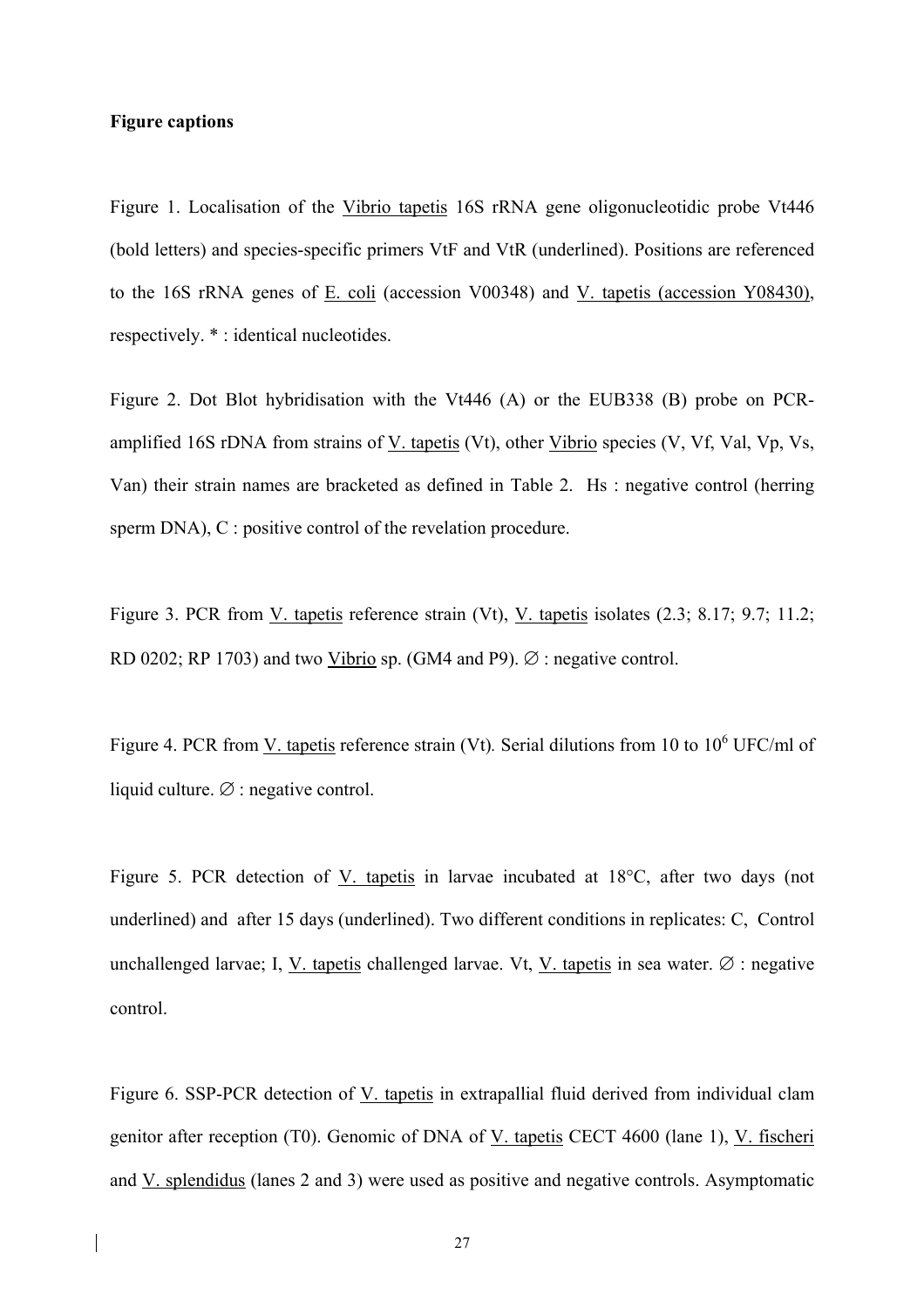clams at T0 which have developed BRD at T30 (lanes 4-6, 10 and 11), those which have recovered from BRD at T30 (lanes 7-9) and which were healthy at T30 (lanes 12 and 13). ∅ : negative control.

Table 1. Nucleotidic sequences of the probes and primers used.

| Probe      | Specificity       | Sequence $(5' - 3')$      | Target site                | Reference             |  |  |
|------------|-------------------|---------------------------|----------------------------|-----------------------|--|--|
| EUB338     | Bacteria          | GCTGCCTCCCGTAGGAGT        | $16S(337-354)^{a}$         | Aman et al., 1990     |  |  |
| 616V       | Universal         | AGAGTTTGATYMTGGCTCAG      | $16S(8-27)^{a}$            | Kalmbach et al., 1997 |  |  |
| 1492R      | Universal         | <b>CGGYTACCTTGTTACGAC</b> | $16S(1493-1510)^{a}$       | Kalmbach et al., 1997 |  |  |
| Vt446      | <i>V.</i> tapetis | AGCGTGCATCCTTGACGT        | 16S (446-463) <sup>b</sup> | this study            |  |  |
| VtF        | <i>V.</i> tapetis | CGAGCGGAAACGAGAAGTAG      | 16S $(55-75)^{b}$          | this study            |  |  |
| <b>VtR</b> | <i>V.</i> tapetis | GGATGCACGCTATTAACGTACA    | 16S (450-472) <sup>b</sup> | this study            |  |  |
|            |                   |                           |                            |                       |  |  |

 $a \underline{E}$ . coli (Accession V00348) numbering, <sup>b</sup> V. tapetis (Accession Y08430) numbering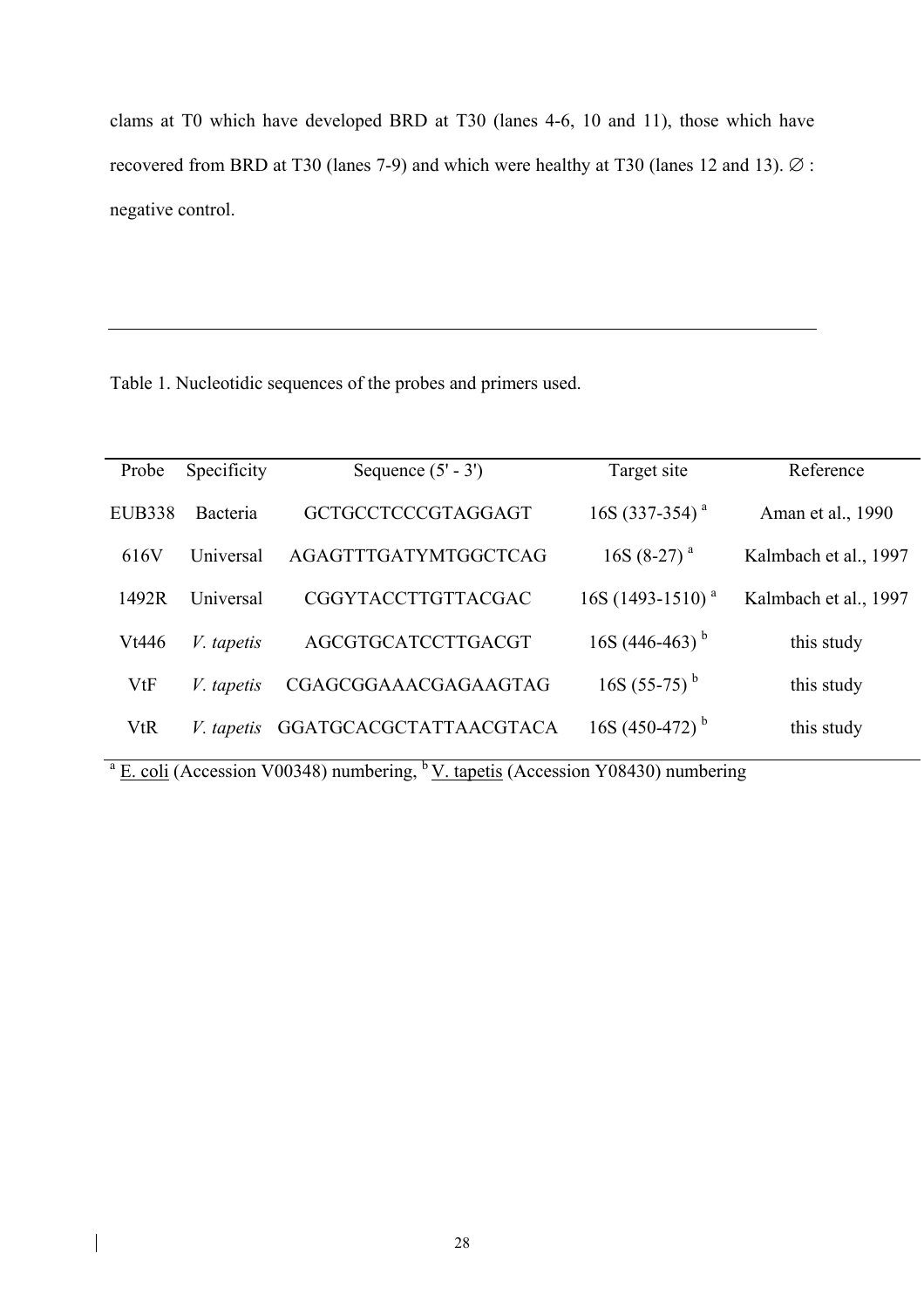Table 2. Bacterial strains used to confirm the V. tapetis specificity of the Vt446 probe and the PCR reaction. -, negative reaction. +, weak positive reaction, +++, strong positive reaction. nd, not determined. ATCC, American Type Culture Collection; CECT, Collecciōn Espagnola de Cultivos Tipos ; CIP, Collection de l'Institut Pasteur.

| Bacteria                                     | Strain                                        | Source           | Origin                | Hybridisation                | <b>PCR</b>               | Agglutination                |  |
|----------------------------------------------|-----------------------------------------------|------------------|-----------------------|------------------------------|--------------------------|------------------------------|--|
|                                              | designation                                   |                  |                       | Vt446                        |                          |                              |  |
| Vibrio tapetis                               | $\overline{Vt}$                               | Collection       | <b>CECT 4600</b>      | $^{+++}$                     | $^{+++}$                 | $^{+++}$                     |  |
| Vibrio fischeri                              | Vf                                            | Collection       | <b>ACTT 7744</b>      | $\qquad \qquad \blacksquare$ |                          | $\qquad \qquad \blacksquare$ |  |
| Vibrio anguillarum                           | Van                                           | Collection       | <b>ACTT 19105</b>     | $\blacksquare$               | $\blacksquare$           | $\blacksquare$               |  |
| Vibrio alginolyticus                         | Val                                           | Collection       | <b>ACTT 17749</b>     | $\qquad \qquad \blacksquare$ | $\blacksquare$           | $\overline{\phantom{a}}$     |  |
| Vibrio splendidus                            | Vs.                                           | Collection       | <b>ACTT 25914</b>     | $\overline{a}$               | $\overline{\phantom{0}}$ | $\blacksquare$               |  |
| Vibrio pectenicida                           | Vp                                            | Collection       | CIP 105190            | $\overline{a}$               |                          | $\overline{\phantom{a}}$     |  |
| Vibrio natriegens                            | $\overline{Vn}$                               | Collection       | <b>ACTT 14048</b>     | $\blacksquare$               |                          | $\overline{\phantom{0}}$     |  |
| Vibrio haloplanktis                          | Vh                                            | Collection       | <b>ACTT 14393</b>     | $\blacksquare$               | $\blacksquare$           | $\overline{\phantom{a}}$     |  |
| Vibrio costicola                             | Vco                                           | Collection       | <b>ACTT 33508</b>     | $\qquad \qquad \blacksquare$ |                          | $\qquad \qquad \blacksquare$ |  |
| Vibrio damsela                               | Vd                                            | Collection       | <b>ACTT 33536</b>     | $\blacksquare$               |                          | $\overline{\phantom{m}}$     |  |
| Vibrio carchariae                            | Vca                                           | Collection       | <b>ACTT 35084</b>     | $\blacksquare$               | $\overline{\phantom{a}}$ | $\blacksquare$               |  |
| Vibrio mytili                                | Vm                                            | Collection       | <b>CECT 632</b>       | $\overline{\phantom{a}}$     | $\overline{\phantom{a}}$ | $\overline{\phantom{a}}$     |  |
| Vibrio sp. 56                                | T9a-3 $\beta$                                 | R. philippinarum | Sligo, Ireland        | $\qquad \qquad \blacksquare$ | $\overline{\phantom{a}}$ | $\overline{\phantom{a}}$     |  |
| Vibrio sp. UK                                | <b>UKC</b>                                    | R. philippinarum | United kingdom        | $\overline{\phantom{a}}$     | $\overline{\phantom{a}}$ | $\overline{\phantom{a}}$     |  |
| Vibrio sp. IRL                               | <b>BSI</b>                                    | R. philippinarum | Sligo, Ireland        | $\overline{\phantom{a}}$     | $\overline{\phantom{a}}$ | $\overline{\phantom{a}}$     |  |
| Vibrio sp.                                   | GM3                                           | R. philippinarum | Morbihan Gulf, France | $\qquad \qquad \blacksquare$ | $\blacksquare$           | $\overline{\phantom{a}}$     |  |
| Vibrio sp.                                   | GM <sub>2</sub>                               | R. philippinarum | Morbihan Gulf, France | $\qquad \qquad \blacksquare$ |                          | $\overline{\phantom{a}}$     |  |
| Vibrio sp.                                   | GM4                                           | R. philippinarum | Morbihan Gulf, France | $^+$                         | $\overline{\phantom{a}}$ | $^{+}$                       |  |
| Vibrio sp.                                   | $2a-4$                                        | R. philippinarum | Sligo, Ireland        | $\overline{\phantom{a}}$     |                          | $\overline{\phantom{a}}$     |  |
| Vibrio sp.                                   | T9a-3 $\alpha$                                | R. philippinarum | Sligo, Ireland        | $\overline{\phantom{a}}$     |                          | $\overline{\phantom{a}}$     |  |
| Vibrio sp.                                   | GL1                                           | R. philippinarum | Glénan, France        | $\overline{\phantom{a}}$     |                          |                              |  |
| $\overline{V}$ ibrio sp.                     | GL <sub>2</sub>                               | R. philippinarum | Glénan, France        | $\overline{\phantom{a}}$     |                          | $\overline{\phantom{a}}$     |  |
| Vibrio sp.                                   | GL4                                           | R. philippinarum | Glénan, France        | $\overline{\phantom{a}}$     |                          | $\overline{\phantom{a}}$     |  |
| Vibrio sp.                                   | GL5                                           | R. philippinarum | Glénan, France        | $\qquad \qquad \blacksquare$ | $\overline{\phantom{0}}$ | $\overline{\phantom{a}}$     |  |
| Vibrio sp.                                   | GL6                                           | R. philippinarum | Glénan, France        | $\overline{\phantom{a}}$     | $\overline{\phantom{a}}$ | $\overline{\phantom{a}}$     |  |
| Vibrio sp. Rd S                              | RD0202                                        | R. decussatus    | Galicia, Spain        | nd                           | $^{+++}$                 | ÷,                           |  |
| V. tapetis Rp 29-a                           | $IS-1$                                        | R. philippinarum | Landeda, France       | $^{+++}$                     | $^{+++}$                 | $^{+++}$                     |  |
| V. tapetis Rp 29                             | $IS-5$<br>R. philippinarum<br>Landeda, France |                  | $^{+++}$              | $^{+++}$                     | $^{+++}$                 |                              |  |
| V. tapetis Rp 56                             | $IS-7$                                        | R. philippinarum | Quiberon, France      | $^{+++}$                     | $^{+++}$                 | $^{+++}$                     |  |
| V. tapetis Va 56                             | $IS-8$                                        | V. aurea         | Quiberon, France      | $^{+++}$                     | $^{+++}$                 | $^{+++}$                     |  |
| V. tapetis Ce 56                             | $IS-9$                                        | C. edule         | Quiberon, France      | $^{+++}$                     | $^{+++}$                 | $^{+++}$                     |  |
| V. tapetis Rp 29-b                           | $29-b$                                        | R. philippinarum | Landeda, France       | $^{+++}$                     | $^{+++}$                 | $^{+++}$                     |  |
| V. tapetis Rpn 56                            | P16b                                          | R. philippinarum | Morbihan Gulf, France | $^{+++}$                     | $^{+++}$                 | $^{+++}$                     |  |
| V. tapetis Rp UK                             | UK6                                           | R. philippinarum | United kingdom        | $\!+\!+\!+$                  | $^{+++}$                 | $^{+++}$                     |  |
| <i>V. tapetis</i> Rp 29                      | P21                                           | R. philippinarum | Bay of Brest, France  | $^{+++}$                     | $^{+++}$                 | $^{+++}$                     |  |
| V. tapetis Rd S                              | RD0705                                        | R. decussatus    | Galicia, Spain        | nd                           | $^{+++}$                 | $^{+++}$                     |  |
| V. tapetis Rp S                              | RP1703                                        | R. philippinarum | Galicia, Spain        | nd                           | $++++$                   | $^{+++}$                     |  |
| V. tapetis Rp S                              | RP6301                                        | R. philippinarum | Galicia, Spain        | nd                           | $^{+++}$                 | $^{+++}$                     |  |
| V. tapetis Rp 29                             | 2.3                                           | R. philippinarum | Landeda, France       | nd                           | $^{+++}$                 | $^{+++}$                     |  |
| V. tapetis Rp 29                             | 8.17                                          | R. philippinarum | Landeda, France       | nd                           | $++++$                   | $^{+++}$                     |  |
| V. tapetis Rp 29<br>9.7                      |                                               | R. philippinarum | Landeda, France       | nd                           | $^{+++}$                 | $^{+++}$                     |  |
| V. tapetis Rp 29<br>11.2<br>R. philippinarum |                                               | Landeda, France  | nd                    | $++++$                       | $^{+++}$                 |                              |  |
| V. tapetis Hh UK                             | HH6087                                        | H. hippoglossus  | Scotland, UK          | nd                           | $^{+++}$                 | $^{+++}$                     |  |
| V. tapetis Sm NO                             | LP2                                           | S. melops        | Bergen, Norway        | nd                           | $^{+++}$                 | $^{+++}$                     |  |
| Halomonas sp. 33                             | P <sub>9</sub>                                | R. philippinarum | Marennes, France      | $^+$                         | $\overline{\phantom{a}}$ | $\qquad \qquad +$            |  |
| Pseudomonas aeruginosa                       | PAO1                                          |                  | Our collection        | $\blacksquare$               | $\overline{\phantom{a}}$ | nd                           |  |
| Escherichia coli DH5                         |                                               |                  | Our collection        | $\blacksquare$               | $\overline{\phantom{a}}$ | nd                           |  |
| Bacillus subtillis                           |                                               |                  | Our collection        | $\qquad \qquad \blacksquare$ | $\overline{\phantom{a}}$ | nd                           |  |
| Lactococcus lactis sp lactis                 |                                               |                  | Our collection        | $\overline{\phantom{a}}$     |                          | nd                           |  |
| Enterococcus. faecalis                       |                                               |                  | Our collection        | $\overline{\phantom{a}}$     |                          | nd                           |  |
|                                              | X129                                          |                  |                       |                              |                          | nd                           |  |
| Roseobacter sp.                              |                                               | Sea water        | Portzic, France       | $\blacksquare$               | $\blacksquare$           |                              |  |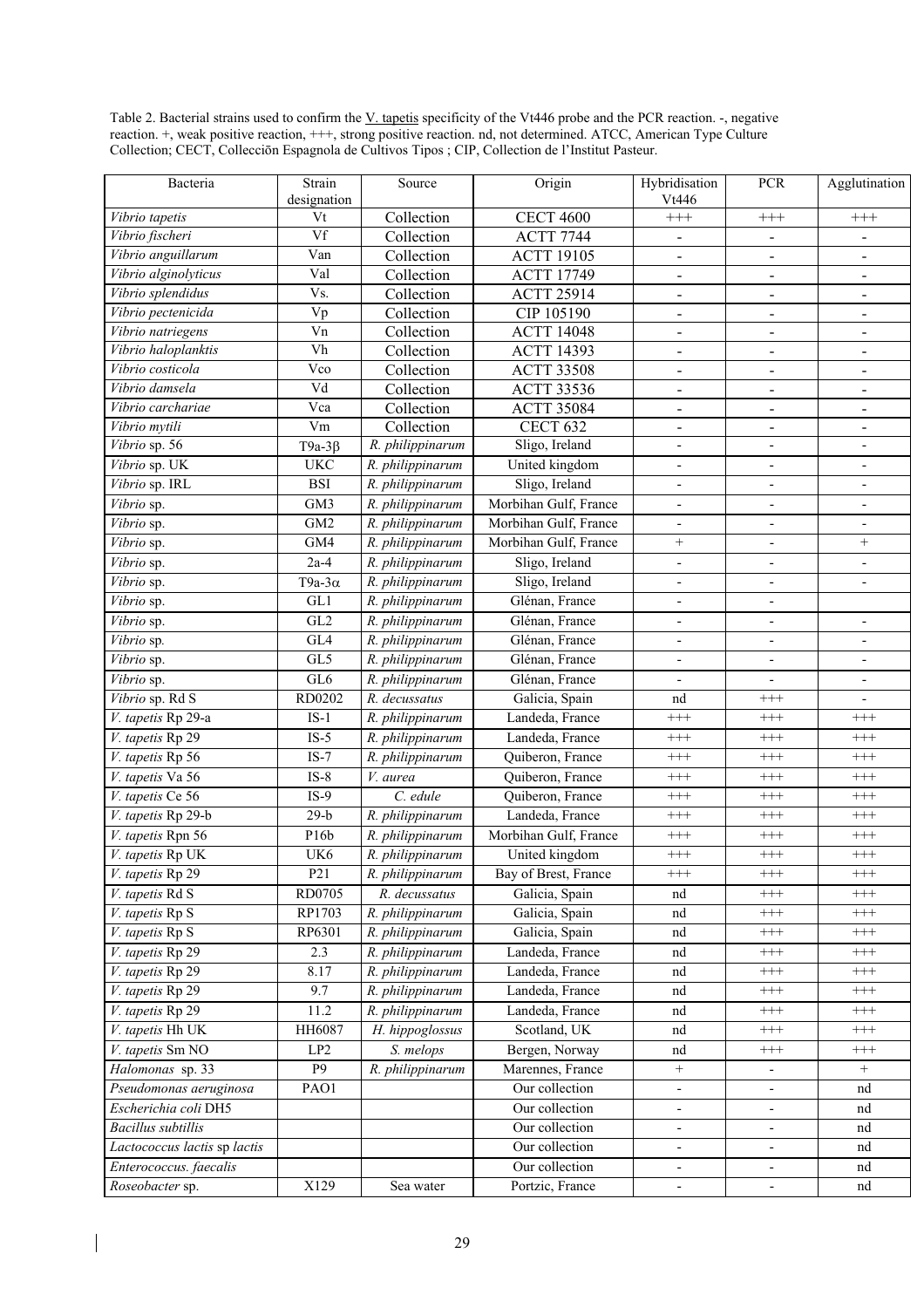| Roseobacter galleaciensis | X34              | Collection | CIP 105210      |  | nd |
|---------------------------|------------------|------------|-----------------|--|----|
| Roseobacter sp.           | X20              | Sea water  | Portzic, France |  | nd |
| Roseobacter sp.           | Х6               | Sea water  | Portzic, France |  | nd |
| Vibrio sp.                | DO1              | Sea water  | Portzic, France |  |    |
| Bacillus sp.              | D <sub>02</sub>  | Sea water  | Portzic, France |  |    |
| Bacillus sp.              | D22              | Sea water  | Portzic, France |  |    |
| Pseudoalteromonas sp.     | D41a             | Sea water  | Portzic, France |  |    |
| Pseudoalteromonas sp.     | D41 <sub>b</sub> | Sea water  | Portzic, France |  |    |
| Vibrio sp.                | D66              | Sea water  | Portzic, France |  |    |

Table 3 : Genitor sampling at T0 and T30 and BRD diagnosis. n, number; % , pourcentage of BRD and of clam survivors (in bold character) ; sam. , sampled. **T0 T30**

|                       |              | T0      |       |          |       | T30         |       |               |       |                          |        |            |       |                   |        |
|-----------------------|--------------|---------|-------|----------|-------|-------------|-------|---------------|-------|--------------------------|--------|------------|-------|-------------------|--------|
|                       |              | sampled |       | Ino sam. | Total | sam. T0-T30 |       | sam. only T30 |       | Total sam.<br><b>T30</b> |        | no sam.T30 |       | <b>Total Clam</b> |        |
|                       |              | n       | %     | n        | n     | n           | %     | n             | %     | n                        | %      | n          | ℅     | n                 | %      |
| <b>Fluid sampling</b> | Clam used    | 212     |       | 108      | 320   | 51          |       | 13            |       | 64                       |        | 166        |       | 230               |        |
|                       | Asymptomatic | 111     | 99.11 |          |       | 8           | 15,69 | 12            | 92.31 | 20                       | 31.25  | 92         | 55.76 | 112               | 48.91  |
| <b>BRD</b>            | Diseased     |         | 0.89  |          |       | 18          | 35,29 |               |       | 18                       | 28.13  | 38         | 23.03 | 56                | 24.45  |
| <b>DIAGNOSTIC</b>     | Recovered    | 0       |       |          |       | 25          | 49,02 |               | 7.69  | 26                       | 19.70  | 35         | 21,21 | 61                | 26.64  |
|                       | Total D+R    | 0       |       |          |       | 43          | 84,31 |               |       | 44                       | 68.75  | 73         | 44.24 | 117               | 51.09  |
|                       | total        | 112     |       |          | 112   | 51          |       | 13            |       | 64                       | 100.00 | 165        |       | 229               |        |
| Fluid +BRD            | total        | 112     |       |          | 112   |             |       | 13            |       | 64                       |        | 165        |       | 229               |        |
|                       | Гotal clam   | 212     |       | 108      | 320   | 51          |       | 13            |       | 64                       |        | 166        |       | 230               | 71.875 |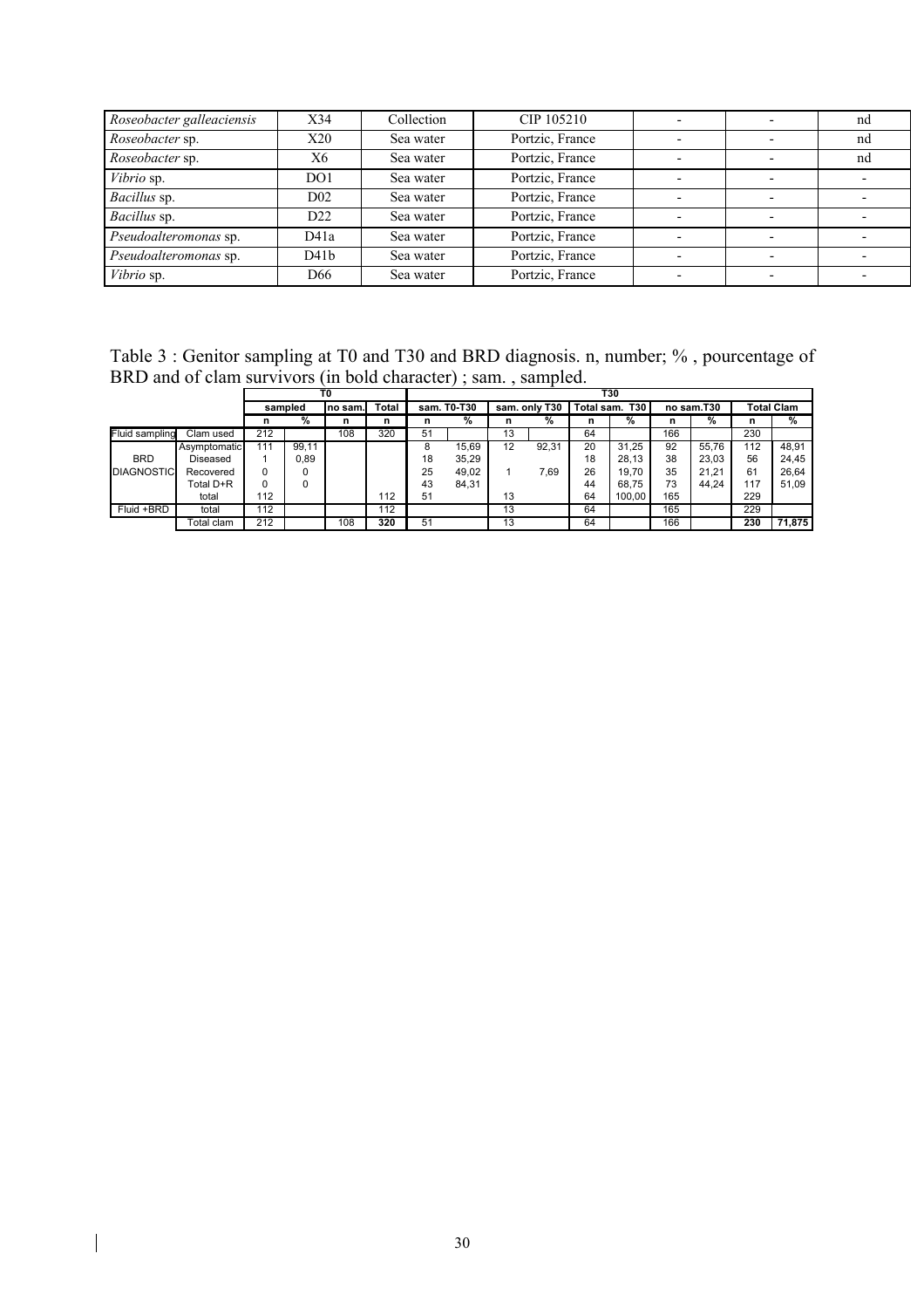E. coli 60 AGTCGAACGGTAACAGGAAGAAGCTTGCT-357-GAGGAAGGGAGTAAAGTTAATACCTTTGCTCATTGACGTTA V. tapetis 37 AGTCGAGCGGAAACGAGAAGTAGCTTGCT-358-GAGGAAGGGGTGTACGTTAATAGCGTGCATCCTTGACGTTA \*\*\*\*\*\* \*\*\* \*\*\* \*\*\*\* \*\*\*\*\*\*\*\* \*\*\*\*\*\*\*\*\* \* \*\*\*\*\*\*\* \* \* \*\* \*\*\*\*\*\*\*\*\*

Figure 1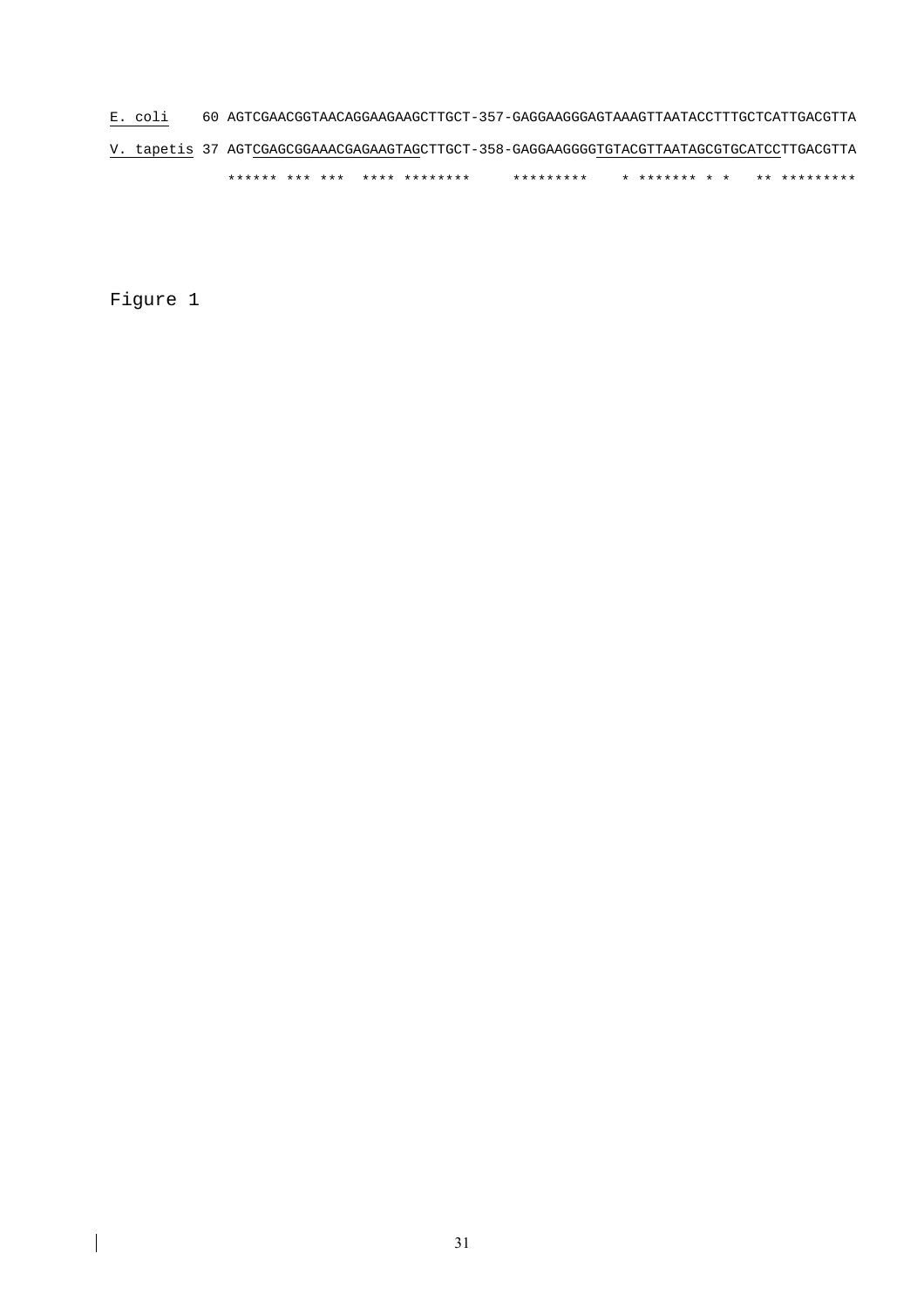

Figure 2



Figure 3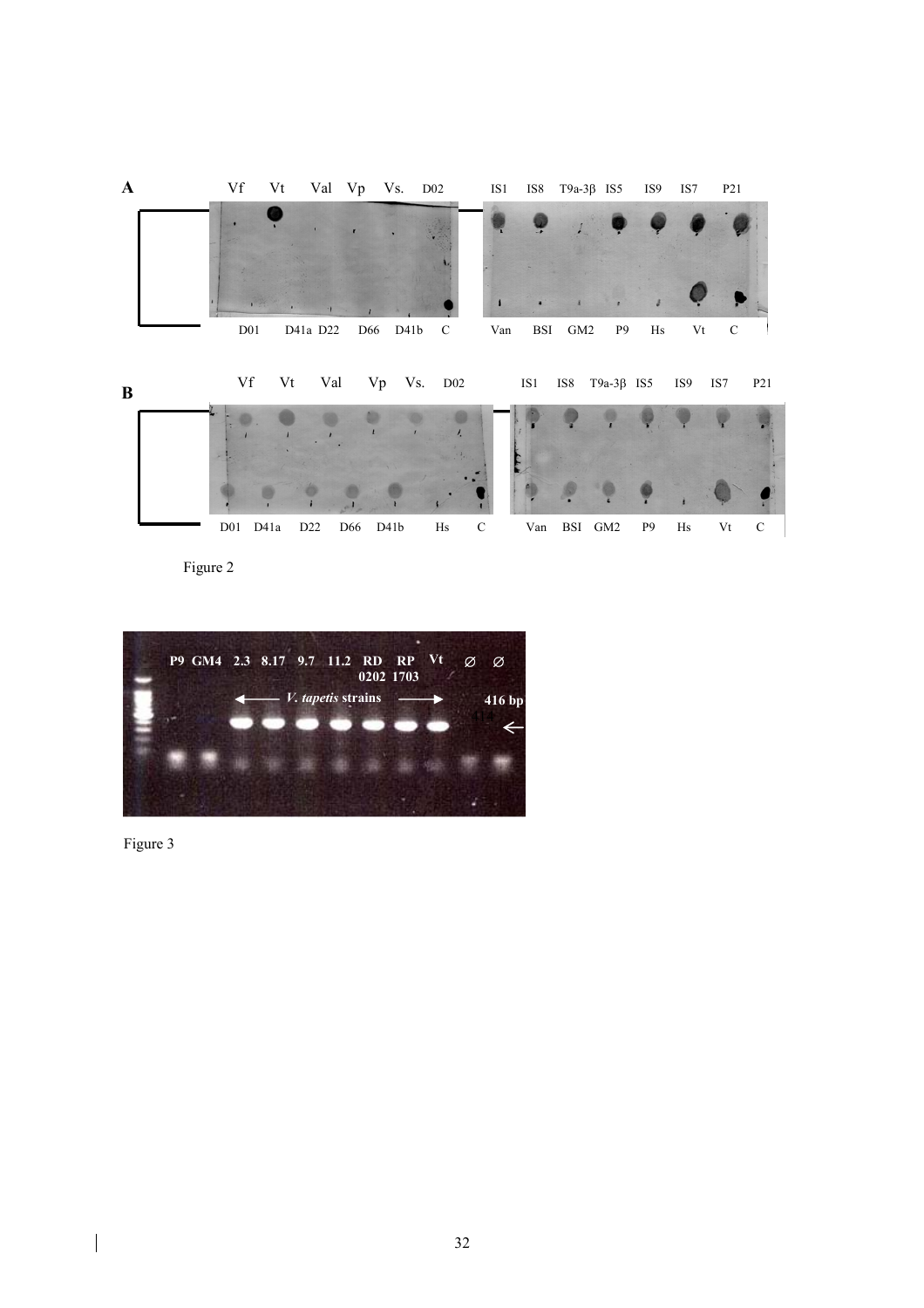

Figure 4



Figure 5